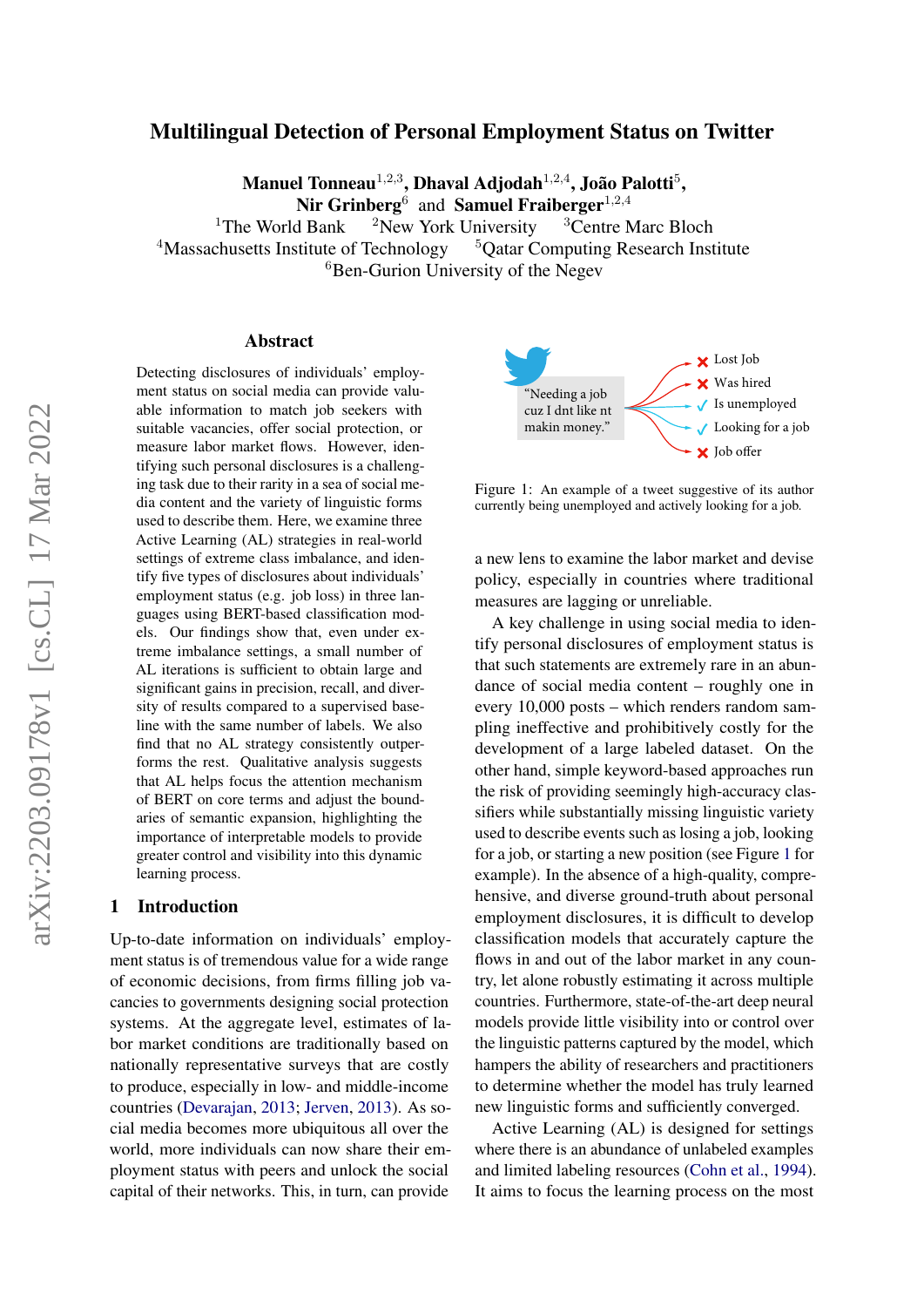informative samples and maximize model performance for a given labeling budget. In recent years, AL proved successful in several settings, including policy-relevant tasks involving social media data [\(Pohl et al.,](#page-9-1) [2018;](#page-9-1) [Palakodety et al.,](#page-9-2) [2020\)](#page-9-2).

The success of pre-trained language models such as BERT [\(Devlin et al.,](#page-8-2) [2019\)](#page-8-2) in a variety of language understanding tasks has sparked interest in using AL with these models for imbalanced text classification. Yet, most research in this field has focused on artificially-generated rarity in data or imbalance that is not as extreme as the present setting [\(Ein-Dor et al.,](#page-8-3) [2020;](#page-8-3) [Schröder et al.,](#page-10-0) [2021\)](#page-10-0). Therefore, there is no evidence of the efficiency of AL using BERT-based models for sequence classification in real-world settings with extreme imbalance. It is unclear whether some AL strategies will perform significantly better than others in these settings, how quickly the different strategies will reach convergence (if at all), and how the different strategies will explore the linguistic space.

In this work, we leverage BERT-based models [\(Devlin et al.,](#page-8-2) [2019\)](#page-8-2) in three different AL paradigms to identify tweets that disclose an individual's employment status or change thereof. We train classifiers in English, Spanish, and Portuguese to determine whether the author of a tweet recently lost her job, was recently hired, is currently unemployed, posting to find a job, or posting a job offer. We use two standard AL strategies, Uncertainty Sampling [\(Lewis and Gale,](#page-9-3) [1994\)](#page-9-3) and Adaptive Retrieval [\(Mussmann et al.,](#page-9-4) [2020\)](#page-9-4), and propose a novel strategy we name Exploit-Explore Retrieval that uses k-skip-n-grams (n-grams with  $k$  skipped tokens) to explore the space and provide improved interpretability. We evaluate the models both quantitatively and qualitatively across languages and AL strategies, and compare them to a supervised learning baseline with the same number of labels. Therefore, our contributions are:

- An evaluation of three AL strategies for BERTbased binary classification under extreme class imbalance using real-world data.
- A novel AL strategy for sequence classification that performs on par with other strategies, but provides additional interpretability and control over the learning process.
- A qualitative analysis of the linguistic patterns captured by BERT across AL strategies.
- A large labeled dataset of tweets about unemployment and fine-tuned models in three languages

to stimulate research in this area<sup>[1](#page-1-0)</sup>.

### 2 Background and related work

## 2.1 Identifying self-disclosures on Twitter

Social media users disclose information that is valuable for public policy in a variety of areas ranging from health [\(Achrekar et al.,](#page-8-4) [2011;](#page-8-4) [Mahata et al.,](#page-9-5) [2018;](#page-9-5) [Klein et al.,](#page-9-6) [2018\)](#page-9-6) to emergency response to natural disasters [\(Bruns and Liang,](#page-8-5) [2012;](#page-8-5) [Kry](#page-9-7)[vasheyeu et al.,](#page-9-7) [2016\)](#page-9-7) through migration flows [\(Fio](#page-9-8)[rio et al.,](#page-9-8) [2017;](#page-9-8) [Chi et al.,](#page-8-6) [2020;](#page-8-6) [Palotti et al.,](#page-9-9) [2020\)](#page-9-9). A key challenge in identifying self-disclosures on social media is the rare and varied nature of such content with a limited labeling budget. Prior work that studied self-disclosures on Twitter had either used pattern matching, which is prone to large classification errors [\(Antenucci et al.,](#page-8-7) [2014;](#page-8-7) [Proserpio](#page-10-1) [et al.,](#page-10-1) [2016\)](#page-10-1), or focused on curated datasets [\(Li](#page-9-10) [et al.,](#page-9-10) [2014;](#page-9-10) Preoțiuc-Pietro et al., [2015;](#page-9-11) [Sarker](#page-10-2) [et al.,](#page-10-2) [2018;](#page-10-2) [Ghosh Chowdhury et al.,](#page-9-12) [2019\)](#page-9-12), which provide no guarantees about recall or coverage of the positive class. These issues are more severe in real-world settings of extreme imbalance, where random sampling is unlikely to retrieve any positives, let alone diverse. These challenges motivate the use of AL, as described next.

#### 2.2 Active Learning

AL has been used successfully in various settings to maximize classification performance for a given labeling budget (see [Settles](#page-10-3) [\(1995\)](#page-10-3) for a survey). With the emergence of pre-trained language models such as BERT [\(Devlin et al.,](#page-8-2) [2019\)](#page-8-2) and their success across a number of different language tasks, recent work has studied the combination of AL and BERT, either by using BERT to enhance traditional AL methods [\(Yuan et al.,](#page-10-4) [2020\)](#page-10-4) or by applying established AL methods to improve BERT's classification performance [\(Zhang and Zhang,](#page-10-5) [2019;](#page-10-5) [Shelmanov et al.,](#page-10-6) [2019;](#page-10-6) [Liu et al.,](#page-9-13) [2020;](#page-9-13) [Grießhaber](#page-9-14) [et al.,](#page-9-14) [2020;](#page-9-14) [Prabhu et al.,](#page-9-15) [2021;](#page-9-15) [Schröder et al.,](#page-10-0) [2021\)](#page-10-0).

In the specific case of binary classification with moderate class imbalance, [Ein-Dor et al.](#page-8-3) [\(2020\)](#page-8-3) show that AL with BERT significantly outperforms random sampling but that no single AL strategy stands out in terms of BERT-based classification performance, both for balanced and imbalanced

<span id="page-1-0"></span><sup>&</sup>lt;sup>1</sup>Labeled datasets and models can be found at [https://github.com/manueltonneau/](https://github.com/manueltonneau/twitter-unemployment) [twitter-unemployment](https://github.com/manueltonneau/twitter-unemployment)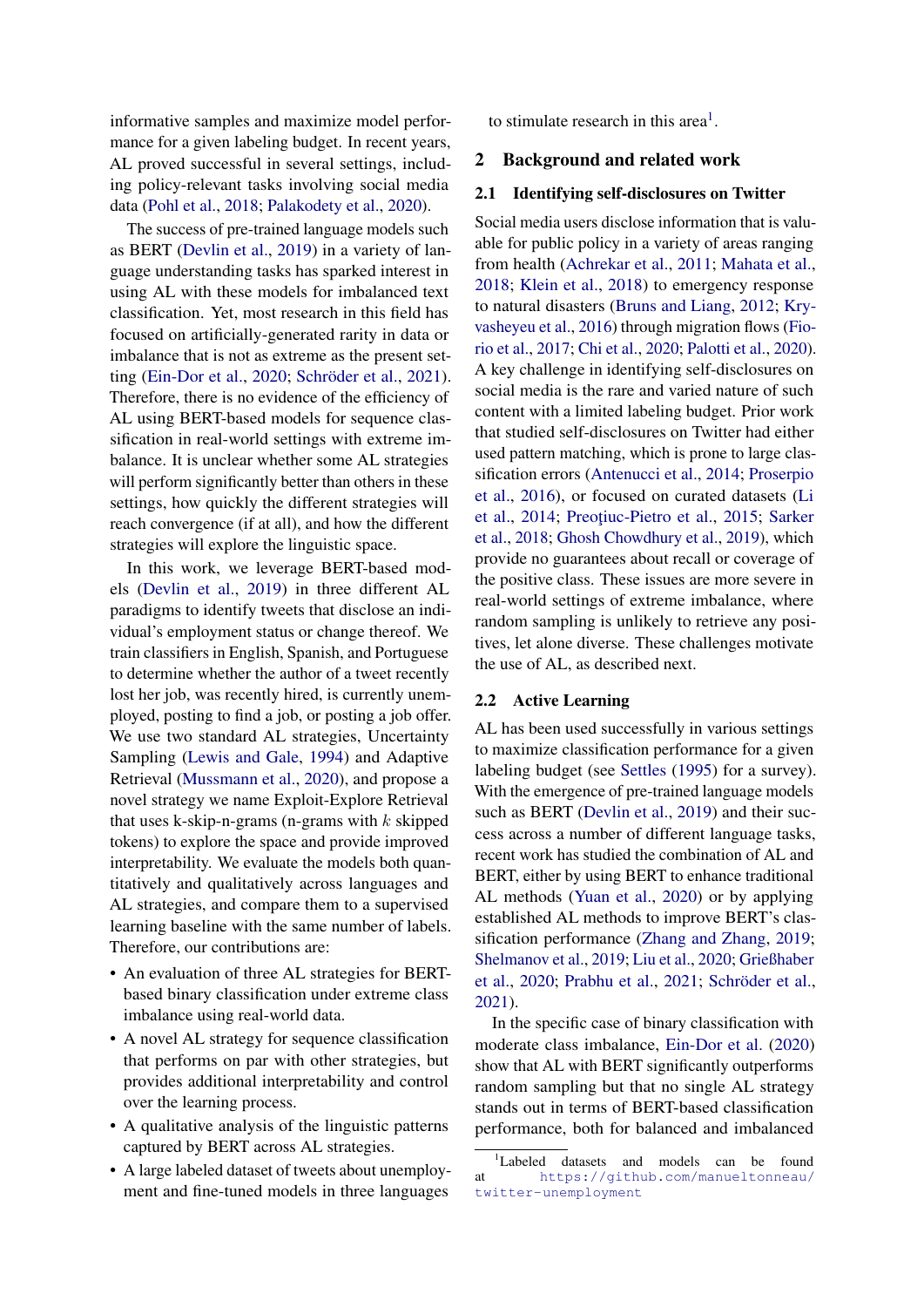settings. Yet, the authors only consider a relatively moderate class imbalance of 10-15% positives, and does not cover extreme imbalance, which is common in many text classification tasks. Our current research examines a considerably more extreme imbalance of about 0.01% positives, where traditional AL approaches can be ineffective [\(Attenberg](#page-8-8) [and Provost,](#page-8-8) [2010\)](#page-8-8). Under this extreme imbalance, [Mussmann et al.](#page-9-4) [\(2020\)](#page-9-4) show the potential of AL for BERT to outperform random sampling for pairwise classification. To the best of our knowledge, this work is the first to compare the performance of AL methods for BERT-based sequence classification in real-world extreme imbalance settings.

## 3 Experimental procedure

## 3.1 Data collection

Our dataset was collected from the Twitter API. It contains the timelines of the users with at least one tweet in the Twitter Decahose and with an inferred profile location in the United States, Brazil, and Mexico. In addition to the United States, we chose to focus on Brazil and Mexico as both of them are middle-income countries where Twitter's penetration rate is relatively high. For each country, we drew a random sample of 200 million tweets covering the period between January 2007 and December 2020 and excluding retweets. We then split it evenly in two mutually exclusive random samples  $R_e$  and  $R_s$ . In the following sections, we use  $R_e$  to evaluate each model's performance in a real-world setting and  $R_s$  to sample new tweets to label.

Our labeling process sought to identify four nonexclusive, binary states that workers may experience during their career: losing a job ("Lost Job"), being unemployed ("Is Unemployed"), searching for a job ("Job Search"), and finding a job ("Is Hired"). We only considered first-person disclosures as positives. For the classes "Lost Job" and "Is Hired", we only considered such events that happened in the past month as positives as we want to determine the user's current employment status. To complement the focus on workers, we also labeled tweets containing job offers ("Job Offer"). We used Amazon Mechanical Turk (MTurk) to label tweets according to these 5 classes (see Figure [1](#page-0-0) and Section [A.2](#page-11-0) for details).

#### <span id="page-2-0"></span>3.2 Initialization sample

As previously stated, the extreme imbalance of our classification task of one positive example for every 10,000 tweets renders random sampling ineffective and prohibitively costly. In order to build highperforming classifiers at a reasonable cost, we selected a set of 4 to 7 seed keywords that are highly specific of the positives and frequent enough for each class and country. To do so, we defined a list of candidate seeds, drawing from [Antenucci et al.](#page-8-7) [\(2014\)](#page-8-7) for the US and asking native speakers in the case of Mexico and Brazil, and individually evaluated their specificity and frequency (see Section [A.1](#page-11-1) for additional details). We then randomly sampled 150 tweets containing each seed from  $R_s$ , allowing us to produce a stratified sample  $L_0$  of 4,524 English tweets, 2703 Portuguese tweets, and 3729 Spanish tweets respectively (Alg. [1\)](#page-3-0). We then labeled each tweet using Amazon Mechanical Turk (MTurk) allowing us to construct a languagespecific stratified sample that is common to the 5 classes (see Section [A.3](#page-11-2) for descriptive statistics of the stratified sample).

#### <span id="page-2-1"></span>3.3 Models

We trained five binary classifiers to predict each of the five aforementioned labeled classes. Preliminary analysis found that BERT-based models considerably and consistently outperformed keywordbased models, static embedding models, and the combination of these models. We benchmarked several BERT-based models and found that the following models gave the best performance on our task: Conversational BERT for English tweets [\(Burtsev et al.,](#page-8-9) [2018\)](#page-8-9), BERTimbau for Brazilian Portuguese tweets [\(Souza et al.,](#page-10-7) [2020\)](#page-10-7) and BETO for Mexican Spanish tweets [\(Cañete et al.,](#page-8-10) [2020\)](#page-8-10) (see Section [A.4](#page-12-0) for details on model selection).

We fine-tuned each BERT-based model on a 70:30 train-test split of the labeled tweets for 20 epochs (Alg. [1\)](#page-3-0). Following [Dodge et al.](#page-8-11) [\(2020\)](#page-8-11), we repeated this process for 15 different random seeds and retained the best performing model in terms of area under the ROC curve (AUROC) on the test set at or after the first epoch (see Section [A.5](#page-13-0) for details).

#### <span id="page-2-2"></span>3.4 Model evaluation

While the standard classification performance measure in an imbalanced setting is the F1 score with a fixed classification threshold (e.g. 0.5), it is not applicable in our case for two reasons. First, we care about the performance on a large random set of tweets and the only labeled set we could compute the F1 metric from is the stratified test set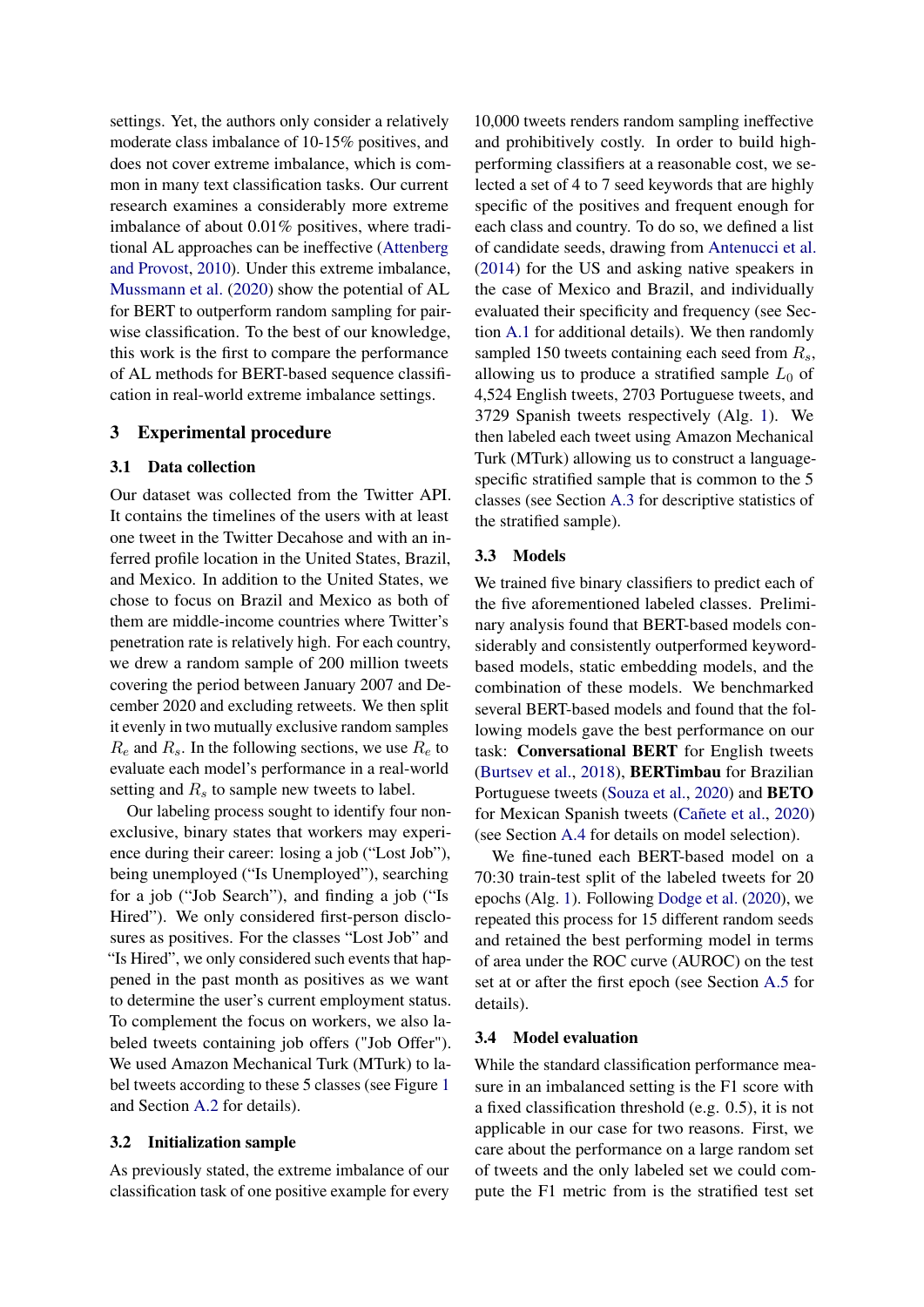which is not representative of the extremely imbalanced random sample  $R_e$ . Second, the fact that neural networks are poorly calibrated [\(Guo et al.,](#page-9-16) [2017\)](#page-9-16) makes the choice of a predefined classification threshold somewhat arbitrary and most likely sub-optimal.

We developed an alternative threshold-setting evaluation strategy. First, we computed the predicted score of each tweet in  $R_e$  (Alg. [1\)](#page-3-0), which is a random sample. Then, for each class, we labeled 200 tweets in  $R_e$  along the score distribution (see section [A.7.1](#page-14-0) for more details). We measured the performance of each classifier on  $R_e$  by computing:

- the Average Precision as common in information retrieval.
- the number of predicted positives, defined as the average rank in the confidence score distribution when the share of positives reaches 0.5.
- the diversity, defined as the average pairwise distance between true positives.

Details about the evaluation metrics can be found in Section [A.7.](#page-16-0)

Initialization: for each seed s, sample 150 tweets containing s from  $R_s$ ; have them labeled for the five classes; the resulting labeled set is the stratified sample  $L_0 = S_0$ ; discard already sampled tweets from  $R_s(R_s = R_s - L_0)$ 

- At each iteration  $i$  and for each class:
- Finetuning: train-test split of  $S_i$  in 70/30; finetune 15 BERT models on the train set using different seeds; select the best model  $M_i^*$  with the highest AUROC on the test set.
- Inference on  $R_e$  and  $R_s$  using  $M_i^*$
- Active Learning: sample most informative tweets from  $R_s$  (100 per class); have them labeled for the five classes; the resulting labeled set is  $L_{i+1}$ ; define  $S_{i+1} = \bigcup_{j=0}^{i+1} L_j$ and  $R_s = R_s - L_{i+1}$
- Evaluation: sample tweets along the score distribution in  $R_e$ ; have them labeled; compute the average precision, number of predicted positives and diversity metrics

<span id="page-3-0"></span>Algorithm 1: Experimental procedure

## <span id="page-3-1"></span>3.5 Active Learning strategies

Next, we used pool-based AL [\(Settles,](#page-10-3) [1995\)](#page-10-3) in batch mode, with each class-specific fine-tuned model as the classification model, in order to query new informative tweets in  $R_s$ . We compared three different AL strategies aiming to balance the goal of improving the precision of a classifier while expanding the number and the diversity of detected positives instances:

- Uncertainty Sampling consists in sampling instances that a model is most uncertain about. In a binary classification problem, the standard approach is to select examples with a predicted score close to 0.5 [\(Settles,](#page-10-8) [2009\)](#page-10-8). In practice, this rule of thumb might not always lead to identify uncertain samples when imbalance is high [\(Mussmann et al.,](#page-9-4) [2020\)](#page-9-4), especially with neural network models known to be poorly calibrated [\(Guo et al.,](#page-9-16) [2017\)](#page-9-16). To overcome this issue, we contrast a naive approach which consists in querying the 100 instances whose *uncalibrated* scores are the closest to 0.5, to an approach that uses *calibrated* scores (see Section [A.9](#page-17-0) for details).
- Adaptive Retrieval aims to maximize the precision of a model by querying instances for which the model is most confident of their positivity [\(Mussmann et al.,](#page-9-4) [2020\)](#page-9-4). This approach is related to certainty sampling [\(Attenberg et al.,](#page-8-12) [2010\)](#page-8-12). Here, we select the 100 tweets whose predicted score is the highest for each class.
- Our novel strategy, Exploit-Explore Retrieval (see Section [A.8](#page-17-1) for details), aims to maximize precision ('exploitation') while improving recall by feeding new and diverse instances at each iteration ('exploration'):
	- Exploitation: Randomly query 50 new tweets from the top  $10^4$  tweets with the highest predicted score in  $R_s$ .
	- Exploration: Identify the 10 k-skip-n-grams with the highest frequency of occurrences in the top  $10^4$  tweets, relative to their frequency in  $R_s$ . Then, randomly sample 50 new tweets containing each k-skip-n-gram (see Section [A.8](#page-17-1) for formal definition of k-skip-n-grams and a discussion on the choice of threshold).

Additionally, we compared these AL strategies to a supervised Stratified Sampling baseline, that consists of the same initial motifs defined in Section [3.2](#page-2-0) and the same number of labels as available to all other AL strategies. Overall, for each strategy, each iteration and each class, we labeled 100 new tweets in  $R_s$ . We then combined the 500 new labels across classes with the existing ones to finetune and evaluate a new BERT-based model for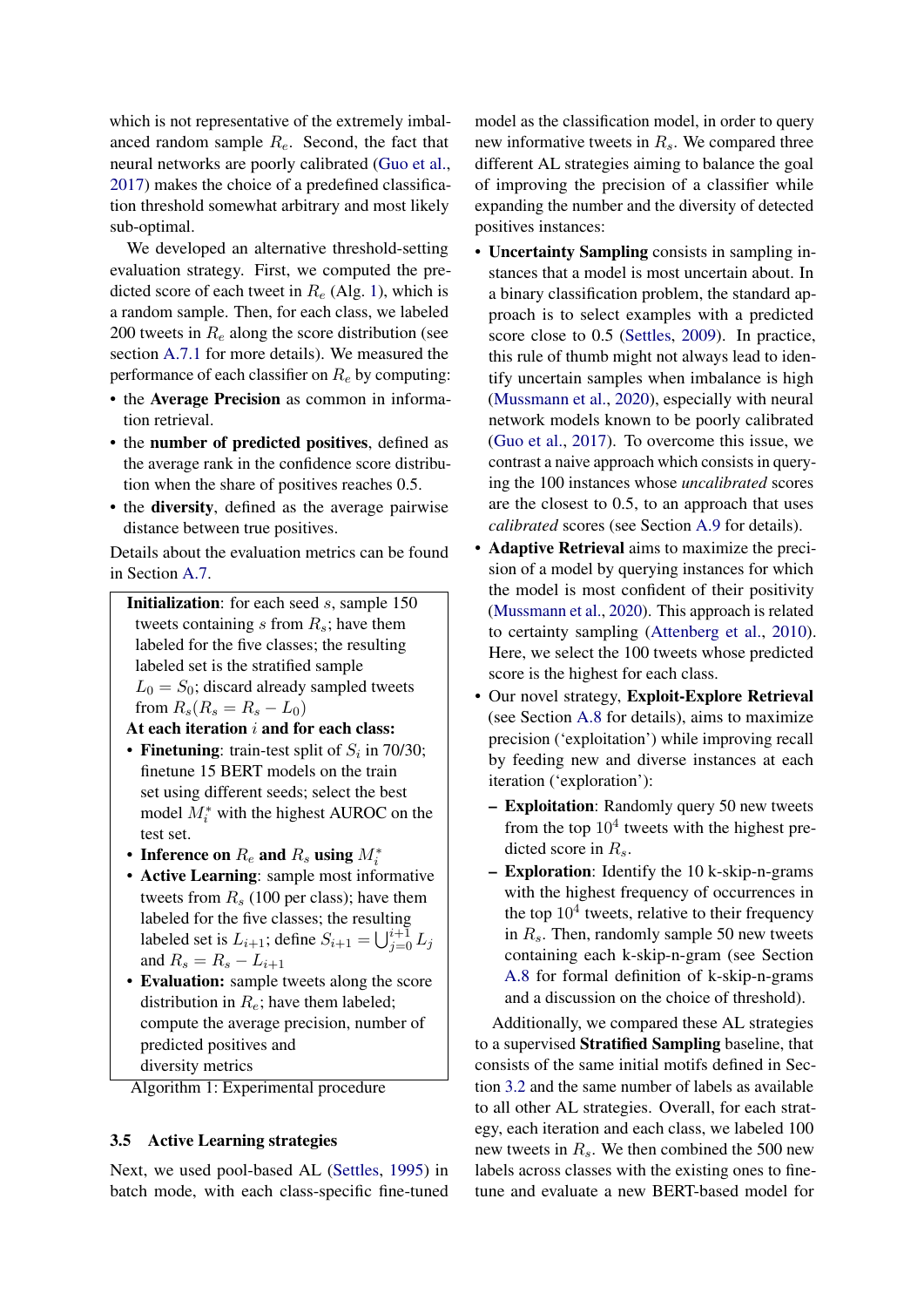each class as described in Section [3.3,](#page-2-1) which we then used to select tweets for labeling for the next iteration. We considered that an AL strategy had converged when there was no significant variation of average precision, number of predicted positives and diversity for at least two iterations (see Section [A.7.6](#page-16-1) for details).

## 4 Results

## <span id="page-4-0"></span>4.1 Initial sample

At iteration 0, we fine-tuned a BERT-based classifier on a 70:30 train-test split of the initialization sample  $L_0$  for each class and country. All the AU-ROC values on the test set are reported in Table [7.](#page-15-0)

We obtain very high AUROCs ranging from 0.944 to 0.993 across classes and countries. "Job Offer" has the highest AUROCs with values ranging from 0.985 for English to 0.991 for Portuguese and 0.993 for Spanish. Upon closer examination of positives for this class, we find that the linguistic structure of tweets mentioning job offers is highly repetitive, a large share of these tweets containing sentences such as "We're #hiring! Click to apply:" or naming job listing platforms (e.g: "#CareerArc"). By contrast, the most difficult class to predict is "Lost Job", with an AUROC on the test set equal to 0.959 for English and 0.944 for Spanish. This class also has the highest imbalance, with approximately 6% of positives in the stratified sample for these two languages.

Taken together, these results show that a finetuned BERT model can achieve very high classification performance on a stratified sample of tweets across classes and languages. However, these numbers cannot be extrapolated to directly infer the models' performance on random tweets, which we discuss in the next section.

#### <span id="page-4-1"></span>4.2 Active Learning across languages

Next, we compared the performance of our exploitexplore retrieval strategy on English, Spanish and Portuguese tweets. We used exploit-explore retrieval as it provides similar results to other strategies (Section [4.3\)](#page-5-0), while allowing greater visibility into selected motifs during the development process (Section [4.4\)](#page-6-0). We ran 8 AL iterations for each language and report the results in Fig. [2,](#page-5-1) Fig. [5](#page-19-0) and Table [10.](#page-22-0)

First, we observe substantial improvements in average precision (AP) across countries and classes with just one or two iterations. These improvements are especially salient in cases where precision at iteration 0 is very low. For instance, for the English "Is Unemployed" class and the Spanish "Is Hired" class, average precision goes respectively from 0.14 and 0.07 to 0.83 and 0.8 from iteration 0 to iteration 1 (Fig. [2](#page-5-1) and Fig. [5\)](#page-19-0). A notable exception to this trend is the class "Job Offer", especially for English and Portuguese. These performance differences can in part be explained by the varying quality of the initial seed list across classes. This is confirmed by the stratified sampling baseline performance discussed in [4.3.](#page-5-0) In the case of "Job Offer", an additional explanation discussed earlier in Section [4.1](#page-4-0) is the repetitive structure of job offers in tweets which makes this class easier to detect compared to others.

Also, the class "Lost Job" has the worst performance in terms of AP across countries. One reason is that the data imbalance for this class is even higher than for other classes, as mentioned in Section [4.1.](#page-4-0) Another explanation for the low precision is the ambiguity inherent to the recency constraint, namely that an individual must have lost her job at most one month prior to posting the tweet.

Apart from the "Job Offer" class in English and Portuguese, AL consistently allows to quickly expand from iteration 0 levels with the number of predicted positives multiplied by a factor of up to  $10<sup>4</sup>$  (Fig. [2\)](#page-5-1). Combined with high AP values, this result means that the classifiers manage to capture *substantially* more positives compared to iteration 0. This high expansion is combined with increasing semantic diversity among true positive instances.

The class "Job Offer" stands out with little expansion and diversity changes in the English and Portuguese cases. For Spanish, expansion and diversity changes are higher. One explanation is that the structure of Mexican job offers is less repetitive, with individual companies frequently posting job offers, as opposed to job aggregators in the case of the US and Brazil.

Overall, apart from a few edge cases, we find that AL used with pre-trained language models is successful at significantly improving precision while expanding the number and the diversity of predicted positive instances in a small number of iterations across languages. Indeed, precision gains reach up to 90 percentage points from iteration 0 to the last iteration across languages and classes and the number of predicted positives is multiplied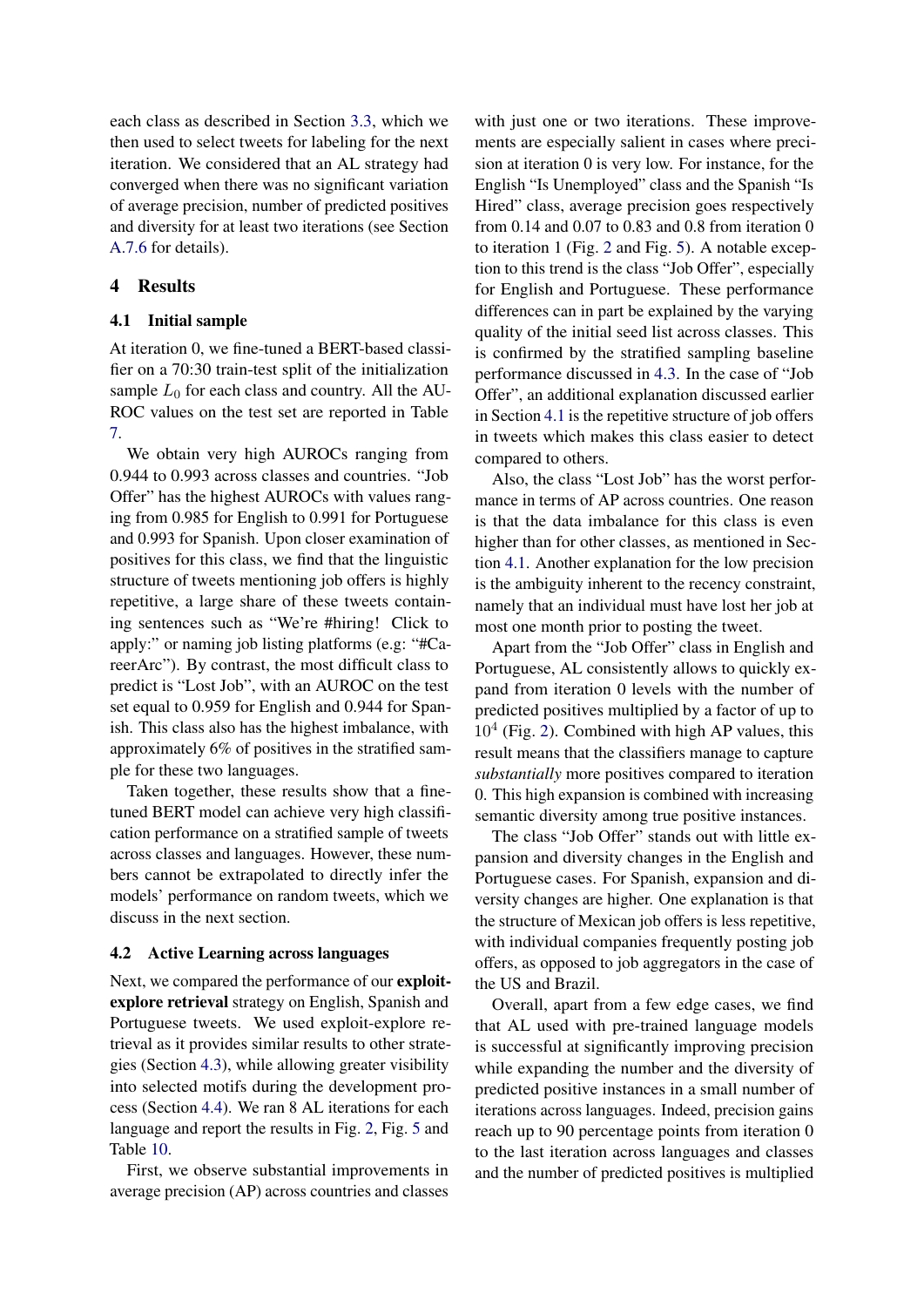<span id="page-5-1"></span>

Figure 2: Average precision, number of predicted positives and diversity of true positives (in row) for each class (in column) for English (green), Portuguese (orange), and Spanish (purple). We report the standard error of the average precision and diversity estimates, and we report a lower and an upper bound for the number of predicted positives. Additional details on how the evaluation metrics are computed are reported in section [A.7.](#page-16-0)

by a factor of up to  $10^4$ . Furthermore, on average, the model converges in only 5.6 iterations across classes for English and Portuguese, and in 4.4 iterations for Spanish (see Table [10](#page-22-0) for details).

## <span id="page-5-0"></span>4.3 Comparing Active Learning strategies

In this section, we evaluated on English tweets the stratified sampling baseline and the four AL strategies described in Section [3.5,](#page-3-1) namely exploitexplore retrieval, adaptive retrieval and uncertainty sampling with and without calibration. We ran five iterations for each strategy and reported the results on Figure [3](#page-6-1) in this section as well as Table [11](#page-23-0) and Figure [6](#page-21-0) in Section [A.10.](#page-17-2)

We find that AL brings an order of magnitude more positives and does so while preserving or improving both the precision and the diversity of results. Apart from the "Job Offer" class discussed in Section [4.2,](#page-4-1) AL consistently outperforms the stratified sampling baseline. This is especially true for the classes "Is Unemployed" and "Lost Job" where the baseline performance stagnates at a low level, suggesting a poor seed choice, but also holds for

classes "Is Hired" and "Job Search" with stronger baseline performance. We also find that no AL strategy consistently dominates the rest in terms of precision, number and diversity of positives. The gains in performance are similar across AL strategies, and are particularly high for the classes "Lost Job" and "Is Unemployed", which start with a low precision. The number of predicted positives and the diversity measures also follow similar trends across classes and iterations.

We also observe occasional "drops" in average precision of more than 25% from one iteration to the next. Uncalibrated uncertainty sampling seems particularly susceptible to these drops, with at least one occurrence for each class. Upon examination of the tweets sampled for labeling by this strategy, the vast majority of tweets are negatives and when a few positives emerge, their number is not large enough to allow the model to generalize well. This variability slows down the convergence process of uncertainty sampling when it is not uncalibrated (table [11\)](#page-23-0). In contrast, calibrated uncertainty sam-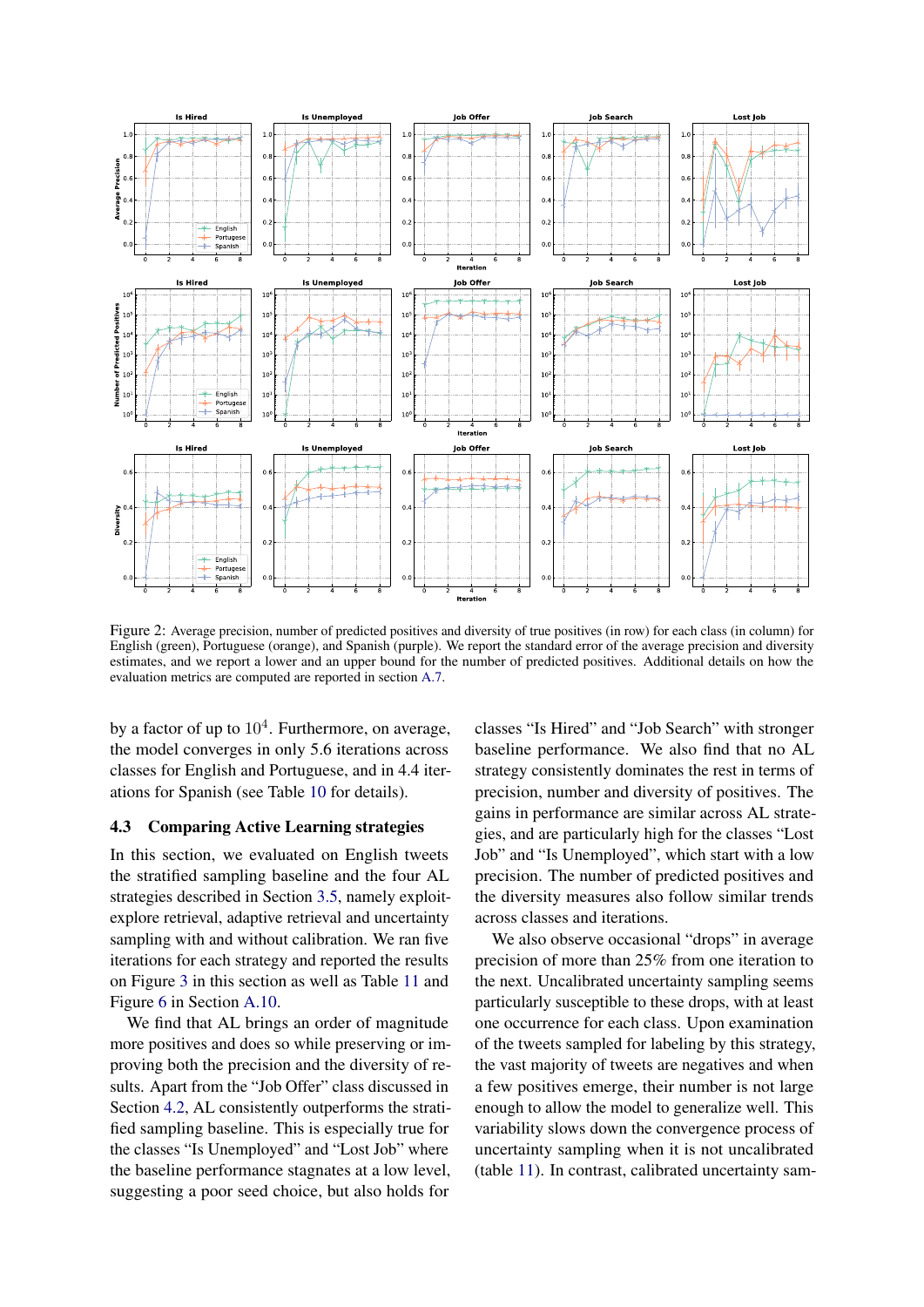<span id="page-6-1"></span>

Figure 3: Average precision, number of predicted positives and diversity of true positives (in row) for each class (in column) across AL strategies. We report the standard error of the average precision and diversity estimates, and we report a lower and an upper bound for the number of predicted positives. Additional details on how the evaluation metrics are computed are reported in section [A.7.](#page-16-0)

pling is less susceptible to these swings, emphasizing the importance of calibration for more "stable" convergence in settings of extreme imbalance.

Taken together, our quantitative results show that the positive impact of AL on classification performance in an extremely imbalanced setting holds across AL strategies. Aside from a few occasional performance "drops", we find significant gains in precision, expansion and diversity across strategies. Yet, we find that no AL strategy consistently dominates the others across a range of prediction tasks for which the number and the linguistic complexity of positive instances vary widely. Next, we investigate the results qualitatively to gain deeper understanding of the learning process.

## <span id="page-6-0"></span>4.4 Qualitative analysis

We qualitatively examined the tweets selected for labeling by each strategy to understand better what BERT-based models capture and reflect on the quantitative results. We focused on English tweets only and took a subsample of tweets at each iteration to better understand each strategy's performance. We excluded the "Job Offer" class from this analysis since the performance, in this case, is exceptionally high, even at iteration 0.

Our analysis finds that many tweets queried by the various AL strategies capture a general "tone" that is present in tweets about unemployment, but that is not specific to one's employment status. For example, these include tweets of the form of "I'm excited to ... in two days" for the recently hired class, "I've been in a shitty mood for ..." for unemployment or "I lost my ..." for job loss. This type of false positives seems to wane down as the AL iterations progress, which suggests that a key to the success of AL is first to fine-tune the attention mechanism to focus on the core terms and not the accompanying text that is not specific to employment status. In the stratified sampling case, the focus on this unemployment "tone" remains uncorrected, explaining the poor performance for classes "Lost Job" and "Is Unemployed" and the performance drops for "Is Hired" and "Job Search".

A second theme in tweets queried by AL in-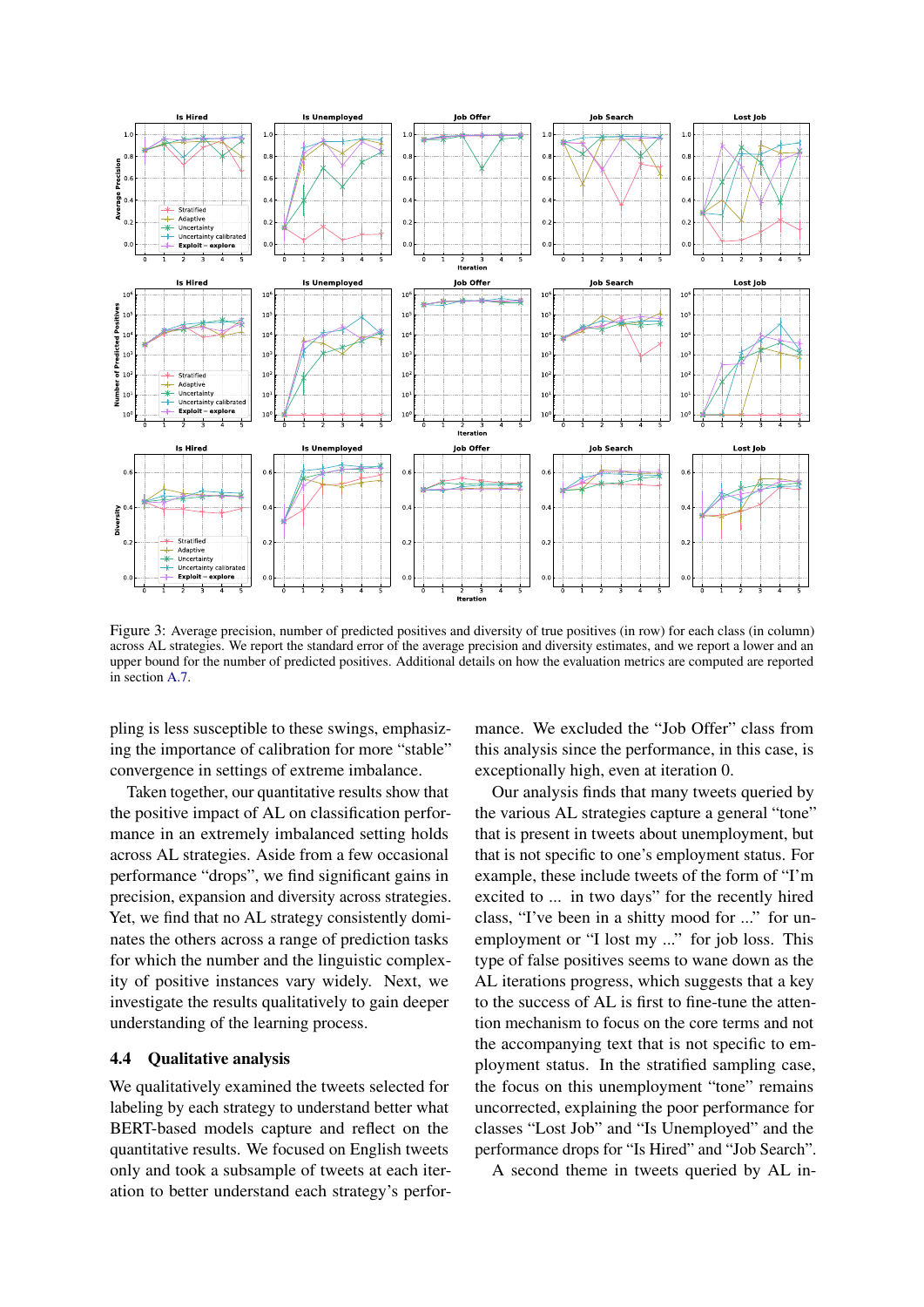volves the refinement of the initial motifs. Uncertainty sampling (calibrated and uncalibrated), adaptive retrieval, and the exploitation part of our exploit-explore retrieval method seem to query tweets that either directly contain a seed motif or a close variant thereof. For example, tweets for the class "Lost Job" may contain the seed motifs "laid off", "lost my job", and "just got fired". As mentioned in Section [4.2](#page-4-1) to explain occasional drops in performance, many tweets labeled as negatives contain over-generalization of the semantic concept such as expanding to other types of losses (e.g. "lost my phone"), other types of actions (e.g. "got pissed off"), or simply miss the dependence on firstperson pronouns (e.g. "@user got fired"). Many of the positively labeled tweets contain more subtle linguistic variants that do not change the core concept such as "I *really* need a job", "I really need to get a job", "I need *to find* a job", or "I need a *freaken* job". Adaptive retrieval chooses these subtle variants more heavily than other strategies with some iterations mostly populated with "I need a job" variants. Overall, these patterns are consistent with a view of the learning process, specifically the classification layer of the BERT model, as seeking to find the appropriate boundaries of the target concept.

Finally, the exploration part of the exploitexplore retrieval makes the search for new forms of expression about unemployment more explicit and interpretable. For example, the patterns explored in the first few iterations of explore-exploit retrieval include "I ... lost ... today", "quit .. my .. job", "I ... start my ... today", and "I'm ... in ... need". A detailed presentation of the explored k-skip-ngrams for US tweets can be found in Table [9](#page-20-0) of Section [A.8.](#page-17-1) While this strategy suffers from issues that also affect other AL strategies, we find that the explore part of exploit-explore retrieval is more capable of finding new terms that were not part of the seed list (e.g., quit, career) and provides the researcher with greater insight into and control over the AL process.

## 5 Discussion and conclusion

This work developed and evaluated BERT-based models in three languages and used three different AL strategies to identify tweets related to an individual's employment status. Our results show that AL achieves large and significant improvements in precision, expansion, and diversity over

stratified sampling with only a few iterations and across languages. In most cases, AL brings an order of magnitude more positives while preserving or improving both the precision and diversity of results. Despite using fundamentally different AL strategies, we observe that no strategy consistently outperforms the rest. Within the extreme imbalance setting, this is in line with – and complements – the findings of [Ein-Dor et al.](#page-8-3) [\(2020\)](#page-8-3).

Additionally, our qualitative analysis and exploration of the exploit-explore retrieval give further insights into the performance improvements provided by AL, finding that substantial amounts of queried tweets hone the model's focus on employment rather than surrounding context and expand the variety of motifs identified as positive. This puts exploit-explore retrieval as a valuable tool for researchers to obtain greater visibility into the AL process in extreme imbalance cases without compromising on performance.

While the present work demonstrates the potential of AL for BERT-based models under extreme imbalance, an important direction for future work would be to further optimize the AL process. One could for instance study the impact on performance of the stratified sample size or the AL batch size. To overcome the poor seed quality for some classes, other seed generation approaches could be tested, such as mining online unemployment forums using topic modeling techniques to discover different ways to talk about unemployment. In terms of model training and inference, the use of multitask learning for further performance improvement could be studied due to the fact that classes of unemployment are not mutually exclusive. We hope that our experimental results as well as the resources we make available will help bridge these gaps in the literature.

## Ethics statement

We acknowledge that there is some risk, like any other technology that makes inferences at the individual level, that the technology presented here will be used for harm. However, due to the public nature of the content and the fact that the potential harm already exists using basic keyword search, we believe that the marginal risk added by our classifier is minimal.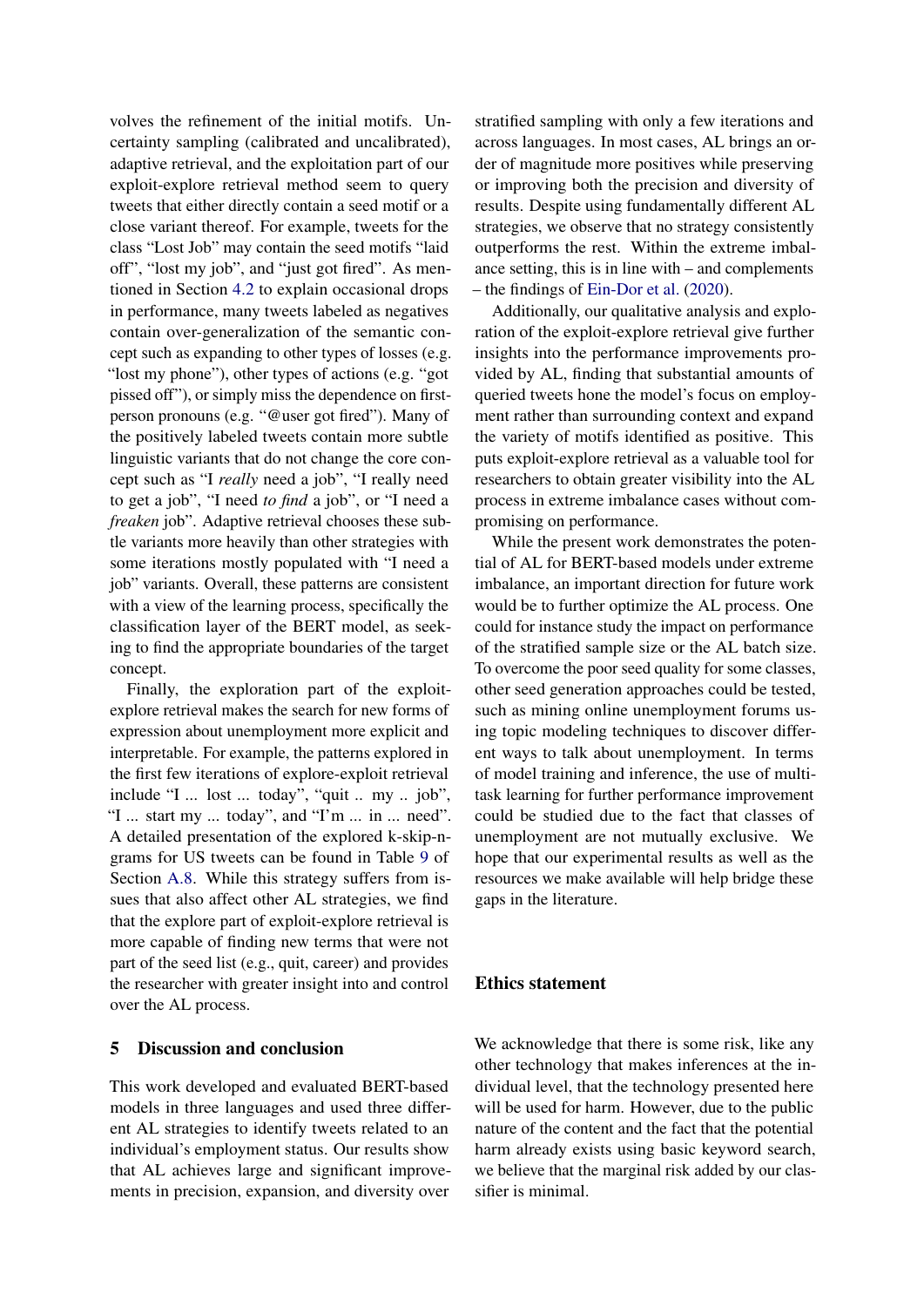## Acknowledgements

We thank participants of the Israeli Seminar on Computational Linguistics at Ben-Gurion University of the Negev as well as the anonymous reviewers for their valuable comments. We also thank Aleister Montfort, Varnitha Kurli Reddy and Boris Sobol for their excellent research assistance. This work was supported by the SDG Partnership Fund.

## References

- <span id="page-8-4"></span>Harshavardhan Achrekar, Avinash Gandhe, Ross Lazarus, Ssu-Hsin Yu, and Benyuan Liu. 2011. Predicting flu trends using twitter data. In *2011 IEEE conference on computer communications workshops (INFOCOM WKSHPS)*, pages 702–707. IEEE.
- <span id="page-8-7"></span>Dolan Antenucci, Michael Cafarella, Margaret Levenstein, Christopher Ré, and Matthew D Shapiro. 2014. Using social media to measure labor market flows. Technical report, National Bureau of Economic Research.
- <span id="page-8-12"></span>Josh Attenberg, Prem Melville, and Foster Provost. 2010. A unified approach to active dual supervision for labeling features and examples. In *Joint European Conference on Machine Learning and Knowledge Discovery in Databases*, pages 40–55. Springer.
- <span id="page-8-8"></span>Josh Attenberg and Foster Provost. 2010. Why label when you can search? alternatives to active learning for applying human resources to build classification models under extreme class imbalance. In *Proceedings of the 16th ACM SIGKDD international conference on Knowledge discovery and data mining*, pages 423–432.
- <span id="page-8-13"></span>Francesco Barbieri, Jose Camacho-Collados, Luis Espinosa Anke, and Leonardo Neves. 2020. [TweetE](https://doi.org/10.18653/v1/2020.findings-emnlp.148)[val: Unified benchmark and comparative evaluation](https://doi.org/10.18653/v1/2020.findings-emnlp.148) [for tweet classification.](https://doi.org/10.18653/v1/2020.findings-emnlp.148) In *Findings of the Association for Computational Linguistics: EMNLP 2020*, pages 1644–1650, Online. Association for Computational Linguistics.
- <span id="page-8-15"></span>Christos Baziotis, Nikos Pelekis, and Christos Doulkeridis. 2017. [DataStories at SemEval-2017 task 4:](https://doi.org/10.18653/v1/S17-2126) [Deep LSTM with attention for message-level and](https://doi.org/10.18653/v1/S17-2126) [topic-based sentiment analysis.](https://doi.org/10.18653/v1/S17-2126) In *Proceedings of the 11th International Workshop on Semantic Evaluation (SemEval-2017)*, pages 747–754, Vancouver, Canada. Association for Computational Linguistics.
- <span id="page-8-16"></span>Richard P. Brent. 1971. An algorithm with guaranteed convergence for finding a zero of a function. *The Computer Journal*, 14(4):422–425.
- <span id="page-8-5"></span>Axel Bruns and Yuxian Eugene Liang. 2012. Tools and methods for capturing twitter data during natural disasters. *First Monday*.
- <span id="page-8-9"></span>Mikhail Burtsev, Alexander Seliverstov, Rafael Airapetyan, Mikhail Arkhipov, Dilyara Baymurzina, Nickolay Bushkov, Olga Gureenkova, Taras Khakhulin, Yuri Kuratov, Denis Kuznetsov, Alexey Litinsky, Varvara Logacheva, Alexey Lymar, Valentin Malykh, Maxim Petrov, Vadim Polulyakh, Leonid Pugachev, Alexey Sorokin, Maria Vikhreva, and Marat Zaynutdinov. 2018. [DeepPavlov: Open](https://doi.org/10.18653/v1/P18-4021)[source library for dialogue systems.](https://doi.org/10.18653/v1/P18-4021) In *Proceedings of ACL 2018, System Demonstrations*, pages 122–127, Melbourne, Australia. Association for Computational Linguistics.
- <span id="page-8-10"></span>José Cañete, Gabriel Chaperon, Rodrigo Fuentes, Jou-Hui Ho, Hojin Kang, and Jorge Pérez. 2020. Spanish pre-trained bert model and evaluation data. In *PML4DC at ICLR 2020*.
- <span id="page-8-6"></span>Guanghua Chi, Fengyang Lin, Guangqing Chi, and Joshua Blumenstock. 2020. A general approach to detecting migration events in digital trace data. *PloS one*, 15(10):e0239408.
- <span id="page-8-1"></span>David Cohn, Les Atlas, and Richard Ladner. 1994. Improving generalization with active learning. *Machine learning*, 15(2):201–221.
- <span id="page-8-14"></span>Alexis Conneau, Kartikay Khandelwal, Naman Goyal, Vishrav Chaudhary, Guillaume Wenzek, Francisco Guzmán, Edouard Grave, Myle Ott, Luke Zettlemoyer, and Veselin Stoyanov. 2020. [Unsupervised](https://doi.org/10.18653/v1/2020.acl-main.747) [cross-lingual representation learning at scale.](https://doi.org/10.18653/v1/2020.acl-main.747) In *Proceedings of the 58th Annual Meeting of the Association for Computational Linguistics*, pages 8440– 8451, Online. Association for Computational Linguistics.
- <span id="page-8-0"></span>Shantayanan Devarajan. 2013. Africa's statistical tragedy. *Review of Income and Wealth*, 59:S9–S15.
- <span id="page-8-2"></span>Jacob Devlin, Ming-Wei Chang, Kenton Lee, and Kristina Toutanova. 2019. [BERT: Pre-training of](https://doi.org/10.18653/v1/N19-1423) [deep bidirectional transformers for language under](https://doi.org/10.18653/v1/N19-1423)[standing.](https://doi.org/10.18653/v1/N19-1423) In *Proceedings of the 2019 Conference of the North American Chapter of the Association for Computational Linguistics: Human Language Technologies, Volume 1 (Long and Short Papers)*, pages 4171–4186, Minneapolis, Minnesota. Association for Computational Linguistics.
- <span id="page-8-11"></span>Jesse Dodge, Gabriel Ilharco, Roy Schwartz, Ali Farhadi, Hannaneh Hajishirzi, and Noah Smith. 2020. Fine-tuning pretrained language models: Weight initializations, data orders, and early stopping. *arXiv preprint arXiv:2002.06305*.
- <span id="page-8-3"></span>Liat Ein-Dor, Alon Halfon, Ariel Gera, Eyal Shnarch, Lena Dankin, Leshem Choshen, Marina Danilevsky, Ranit Aharonov, Yoav Katz, and Noam Slonim. 2020. [Active Learning for BERT: An Empirical](https://doi.org/10.18653/v1/2020.emnlp-main.638) [Study.](https://doi.org/10.18653/v1/2020.emnlp-main.638) In *Proceedings of the 2020 Conference on Empirical Methods in Natural Language Processing (EMNLP)*, pages 7949–7962, Online. Association for Computational Linguistics.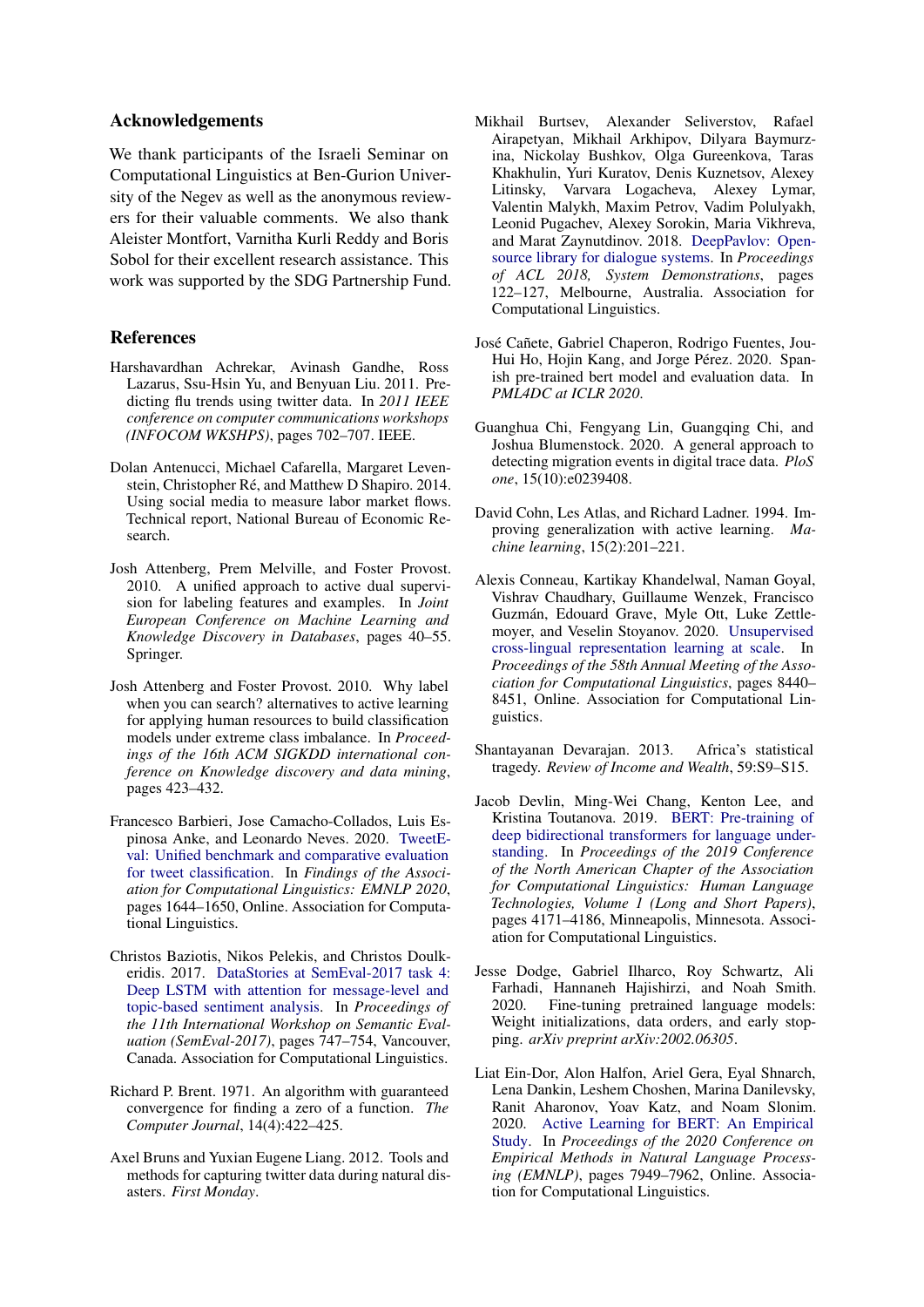- <span id="page-9-8"></span>Lee Fiorio, Guy Abel, Jixuan Cai, Emilio Zagheni, Ingmar Weber, and Guillermo Vinué. 2017. Using twitter data to estimate the relationship between shortterm mobility and long-term migration. In *Proceedings of the 2017 ACM on web science conference*, pages 103–110.
- <span id="page-9-12"></span>Arijit Ghosh Chowdhury, Ramit Sawhney, Puneet Mathur, Debanjan Mahata, and Rajiv Ratn Shah. 2019. [Speak up, fight back! detection of social me](https://doi.org/10.18653/v1/N19-3018)[dia disclosures of sexual harassment.](https://doi.org/10.18653/v1/N19-3018) In *Proceedings of the 2019 Conference of the North American Chapter of the Association for Computational Linguistics: Student Research Workshop*, pages 136– 146, Minneapolis, Minnesota. Association for Computational Linguistics.
- <span id="page-9-14"></span>Daniel Grießhaber, Johannes Maucher, and Ngoc Thang Vu. 2020. [Fine-tuning BERT for](https://doi.org/10.18653/v1/2020.coling-main.100) [low-resource natural language understanding via](https://doi.org/10.18653/v1/2020.coling-main.100) [active learning.](https://doi.org/10.18653/v1/2020.coling-main.100) In *Proceedings of the 28th International Conference on Computational Linguistics*, pages 1158–1171, Barcelona, Spain (Online). International Committee on Computational Linguistics.
- <span id="page-9-16"></span>Chuan Guo, Geoff Pleiss, Yu Sun, and Kilian Q Weinberger. 2017. On calibration of modern neural networks. In *International Conference on Machine Learning*, pages 1321–1330. PMLR.
- <span id="page-9-0"></span>Morten Jerven. 2013. *Poor numbers: how we are misled by African development statistics and what to do about it*. Cornell University Press.
- <span id="page-9-6"></span>Ari Z Klein, Abeed Sarker, Haitao Cai, Davy Weissenbacher, and Graciela Gonzalez-Hernandez. 2018. Social media mining for birth defects research: a rule-based, bootstrapping approach to collecting data for rare health-related events on twitter. *Journal of biomedical informatics*, 87:68–78.
- <span id="page-9-7"></span>Yury Kryvasheyeu, Haohui Chen, Nick Obradovich, Esteban Moro, Pascal Van Hentenryck, James Fowler, and Manuel Cebrian. 2016. Rapid assessment of disaster damage using social media activity. *Science advances*, 2(3):e1500779.
- <span id="page-9-3"></span>David D Lewis and William A Gale. 1994. A sequential algorithm for training text classifiers. In *SI-GIR'94*, pages 3–12. Springer.
- <span id="page-9-10"></span>Jiwei Li, Alan Ritter, Claire Cardie, and Eduard Hovy. 2014. [Major life event extraction from Twitter](https://doi.org/10.3115/v1/D14-1214) [based on congratulations/condolences speech acts.](https://doi.org/10.3115/v1/D14-1214) In *Proceedings of the 2014 Conference on Empirical Methods in Natural Language Processing (EMNLP)*, pages 1997–2007, Doha, Qatar. Association for Computational Linguistics.
- <span id="page-9-17"></span>Yanran Li, Hui Su, Xiaoyu Shen, Wenjie Li, Ziqiang Cao, and Shuzi Niu. 2017. [DailyDialog: A manu](https://www.aclweb.org/anthology/I17-1099)[ally labelled multi-turn dialogue dataset.](https://www.aclweb.org/anthology/I17-1099) In *Proceedings of the Eighth International Joint Conference on Natural Language Processing (Volume 1: Long Papers)*, pages 986–995, Taipei, Taiwan. Asian Federation of Natural Language Processing.
- <span id="page-9-18"></span>Pierre Lison and Jörg Tiedemann. 2016. [OpenSub](https://www.aclweb.org/anthology/L16-1147)[titles2016: Extracting large parallel corpora from](https://www.aclweb.org/anthology/L16-1147) [movie and TV subtitles.](https://www.aclweb.org/anthology/L16-1147) In *Proceedings of the Tenth International Conference on Language Resources and Evaluation (LREC'16)*, pages 923–929, Portorož, Slovenia. European Language Resources Association (ELRA).
- <span id="page-9-13"></span>Mingyi Liu, Zhiying Tu, Zhongjie Wang, and Xiaofei Xu. 2020. Ltp: a new active learning strategy for bert-crf based named entity recognition. *arXiv preprint arXiv:2001.02524*.
- <span id="page-9-5"></span>Debanjan Mahata, Jasper Friedrichs, Rajiv Ratn Shah, and Jing Jiang. 2018. Detecting personal intake of medicine from twitter. *IEEE Intelligent Systems*, 33(4):87–95.
- <span id="page-9-4"></span>Stephen Mussmann, Robin Jia, and Percy Liang. 2020. [On the Importance of Adaptive Data Collection for](https://doi.org/10.18653/v1/2020.findings-emnlp.305) [Extremely Imbalanced Pairwise Tasks.](https://doi.org/10.18653/v1/2020.findings-emnlp.305) In *Findings of the Association for Computational Linguistics: EMNLP 2020*, pages 3400–3413, Online. Association for Computational Linguistics.
- <span id="page-9-19"></span>Dat Quoc Nguyen, Thanh Vu, and Anh Tuan Nguyen. 2020. [BERTweet: A pre-trained language model](https://doi.org/10.18653/v1/2020.emnlp-demos.2) [for English tweets.](https://doi.org/10.18653/v1/2020.emnlp-demos.2) In *Proceedings of the 2020 Conference on Empirical Methods in Natural Language Processing: System Demonstrations*, pages 9– 14, Online. Association for Computational Linguistics.
- <span id="page-9-2"></span>Shriphani Palakodety, Ashiqur R KhudaBukhsh, and Jaime G Carbonell. 2020. Voice for the voiceless: Active sampling to detect comments supporting the rohingyas. In *Proceedings of the AAAI Conference on Artificial Intelligence*, volume 34, pages 454– 462.
- <span id="page-9-9"></span>Joao Palotti, Natalia Adler, Alfredo Morales-Guzman, Jeffrey Villaveces, Vedran Sekara, Manuel Garcia Herranz, Musa Al-Asad, and Ingmar Weber. 2020. Monitoring of the venezuelan exodus through facebook's advertising platform. *Plos one*, 15(2):e0229175.
- <span id="page-9-1"></span>Daniela Pohl, Abdelhamid Bouchachia, and Hermann Hellwagner. 2018. Batch-based active learning: Application to social media data for crisis management. *Expert Systems with Applications*, 93:232–244.
- <span id="page-9-15"></span>Sumanth Prabhu, Moosa Mohamed, and Hemant Misra. 2021. Multi-class text classification using bert-based active learning. *arXiv preprint arXiv:2104.14289*.
- <span id="page-9-11"></span>Daniel Preoțiuc-Pietro, Vasileios Lampos, and Nikolaos Aletras. 2015. [An analysis of the user occupa](https://doi.org/10.3115/v1/P15-1169)[tional class through Twitter content.](https://doi.org/10.3115/v1/P15-1169) In *Proceedings of the 53rd Annual Meeting of the Association for Computational Linguistics and the 7th International Joint Conference on Natural Language Processing (Volume 1: Long Papers)*, pages 1754–1764, Beijing, China. Association for Computational Linguistics.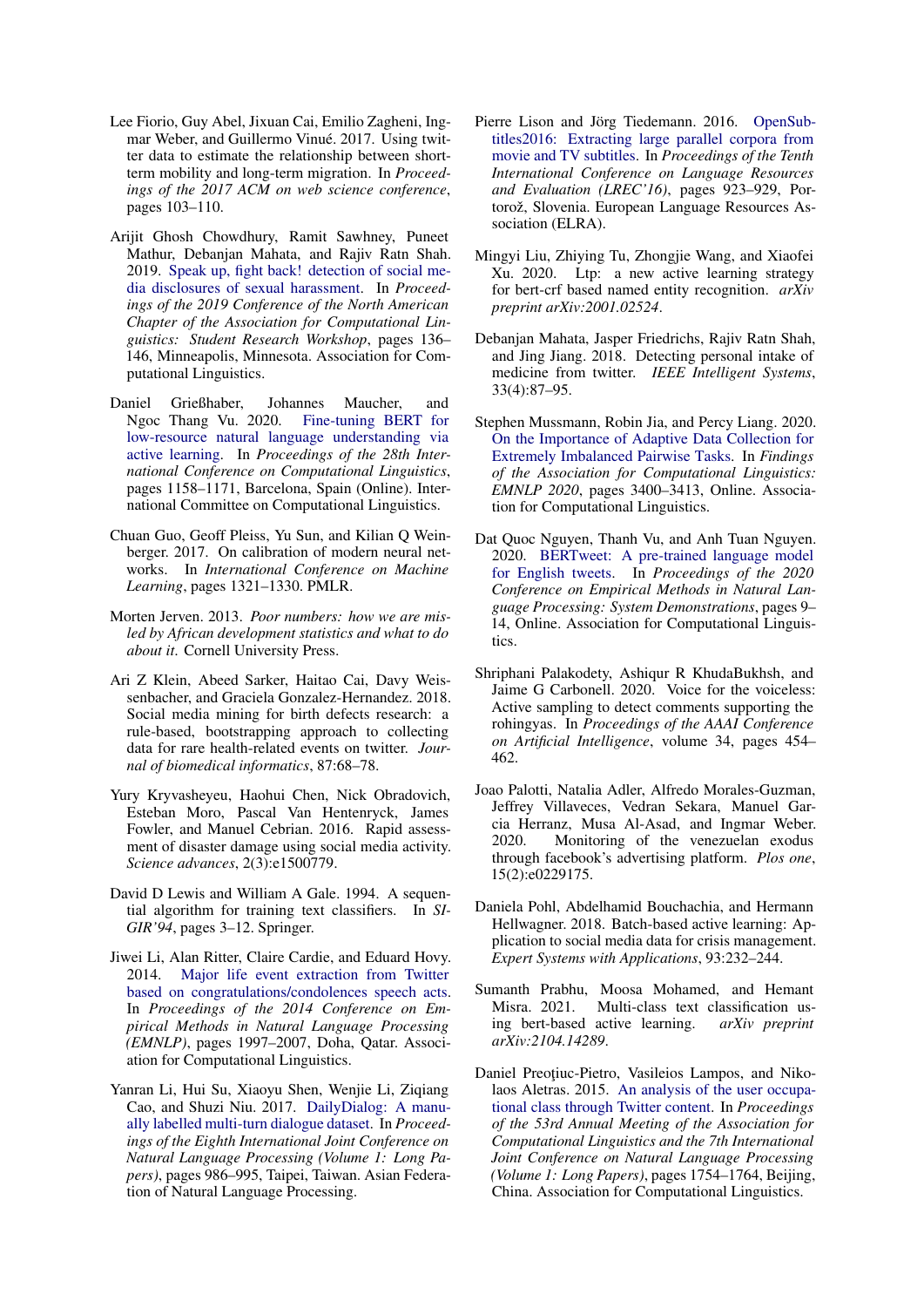- <span id="page-10-1"></span>Davide Proserpio, Scott Counts, and Apurv Jain. 2016. The psychology of job loss: using social media data to characterize and predict unemployment. In *Proceedings of the 8th ACM Conference on Web Science*, pages 223–232.
- <span id="page-10-14"></span>Nils Reimers and Iryna Gurevych. 2019. [Sentence](https://arxiv.org/abs/1908.10084)[bert: Sentence embeddings using siamese bert](https://arxiv.org/abs/1908.10084)[networks.](https://arxiv.org/abs/1908.10084) In *Proceedings of the 2019 Conference on Empirical Methods in Natural Language Processing*. Association for Computational Linguistics.
- <span id="page-10-15"></span>Nils Reimers and Iryna Gurevych. 2020. [Making](https://doi.org/10.18653/v1/2020.emnlp-main.365) [monolingual sentence embeddings multilingual us](https://doi.org/10.18653/v1/2020.emnlp-main.365)[ing knowledge distillation.](https://doi.org/10.18653/v1/2020.emnlp-main.365) In *Proceedings of the 2020 Conference on Empirical Methods in Natural Language Processing (EMNLP)*, pages 4512–4525, Online. Association for Computational Linguistics.
- <span id="page-10-2"></span>Abeed Sarker, Maksim Belousov, Jasper Friedrichs, Kai Hakala, Svetlana Kiritchenko, Farrokh Mehryary, Sifei Han, Tung Tran, Anthony Rios, Ramakanth Kavuluru, et al. 2018. Data and systems for medication-related text classification and concept normalization from twitter: insights from the social media mining for health (smm4h)-2017 shared task. *Journal of the American Medical Informatics Association*, 25(10):1274–1283.
- <span id="page-10-11"></span>Jonathan Schler, Moshe Koppel, Shlomo Argamon, and James W Pennebaker. 2006. Effects of age and gender on blogging. In *AAAI spring symposium: Computational approaches to analyzing weblogs*, volume 6, pages 199–205.
- <span id="page-10-0"></span>Christopher Schröder, Andreas Niekler, and Martin Potthast. 2021. Uncertainty-based query strategies for active learning with transformers. *arXiv preprint arXiv:2107.05687*.
- <span id="page-10-3"></span>Burr Settles. 1995. Active learning literature survey. *Science*, 10(3):237–304.
- <span id="page-10-8"></span>Burr Settles. 2009. Active learning literature survey. Technical report, University of Wisconsin-Madison Department of Computer Sciences.
- <span id="page-10-6"></span>Artem Shelmanov, Vadim Liventsev, Danil Kireev, Nikita Khromov, Alexander Panchenko, Irina Fedulova, and Dmitry V Dylov. 2019. Active learning with deep pre-trained models for sequence tagging of clinical and biomedical texts. In *2019 IEEE International Conference on Bioinformatics and Biomedicine (BIBM)*, pages 482–489. IEEE.
- <span id="page-10-7"></span>Fábio Souza, Rodrigo Nogueira, and Roberto Lotufo. 2020. BERTimbau: pretrained BERT models for Brazilian Portuguese. In *9th Brazilian Conference on Intelligent Systems, BRACIS, Rio Grande do Sul, Brazil, October 20-23 (to appear)*.
- <span id="page-10-12"></span>Jörg Tiedemann. 2012. [Parallel data, tools and inter](http://www.lrec-conf.org/proceedings/lrec2012/pdf/463_Paper.pdf)[faces in OPUS.](http://www.lrec-conf.org/proceedings/lrec2012/pdf/463_Paper.pdf) In *Proceedings of the Eighth International Conference on Language Resources and Evaluation (LREC'12)*, pages 2214–2218, Istanbul, Turkey. European Language Resources Association (ELRA).
- <span id="page-10-13"></span>Jorge A. Wagner Filho, Rodrigo Wilkens, Marco Idiart, and Aline Villavicencio. 2018. [The brWaC corpus:](https://www.aclweb.org/anthology/L18-1686) [A new open resource for Brazilian Portuguese.](https://www.aclweb.org/anthology/L18-1686) In *Proceedings of the Eleventh International Conference on Language Resources and Evaluation (LREC 2018)*, Miyazaki, Japan. European Language Resources Association (ELRA).
- <span id="page-10-9"></span>Thomas Wolf, Lysandre Debut, Victor Sanh, Julien Chaumond, Clement Delangue, Anthony Moi, Pierric Cistac, Tim Rault, Remi Louf, Morgan Funtowicz, Joe Davison, Sam Shleifer, Patrick von Platen, Clara Ma, Yacine Jernite, Julien Plu, Canwen Xu, Teven Le Scao, Sylvain Gugger, Mariama Drame, Quentin Lhoest, and Alexander Rush. 2020. [Trans](https://doi.org/10.18653/v1/2020.emnlp-demos.6)[formers: State-of-the-art natural language process](https://doi.org/10.18653/v1/2020.emnlp-demos.6)[ing.](https://doi.org/10.18653/v1/2020.emnlp-demos.6) In *Proceedings of the 2020 Conference on Empirical Methods in Natural Language Processing: System Demonstrations*, pages 38–45, Online. Association for Computational Linguistics.
- <span id="page-10-4"></span>Michelle Yuan, Hsuan-Tien Lin, and Jordan Boyd-Graber. 2020. Cold-start active learning through self-supervised language modeling. In *Empirical Methods in Natural Language Processing*.
- <span id="page-10-10"></span>Justine Zhang, Ravi Kumar, Sujith Ravi, and Cristian Danescu-Niculescu-Mizil. 2016. [Conversational](https://doi.org/10.18653/v1/N16-1017) [flow in Oxford-style debates.](https://doi.org/10.18653/v1/N16-1017) In *Proceedings of the 2016 Conference of the North American Chapter of the Association for Computational Linguistics: Human Language Technologies*, pages 136–141, San Diego, California. Association for Computational Linguistics.
- <span id="page-10-5"></span>Leihan Zhang and Le Zhang. 2019. An ensemble deep active learning method for intent classification. In *Proceedings of the 2019 3rd International Conference on Computer Science and Artificial Intelligence*, pages 107–111.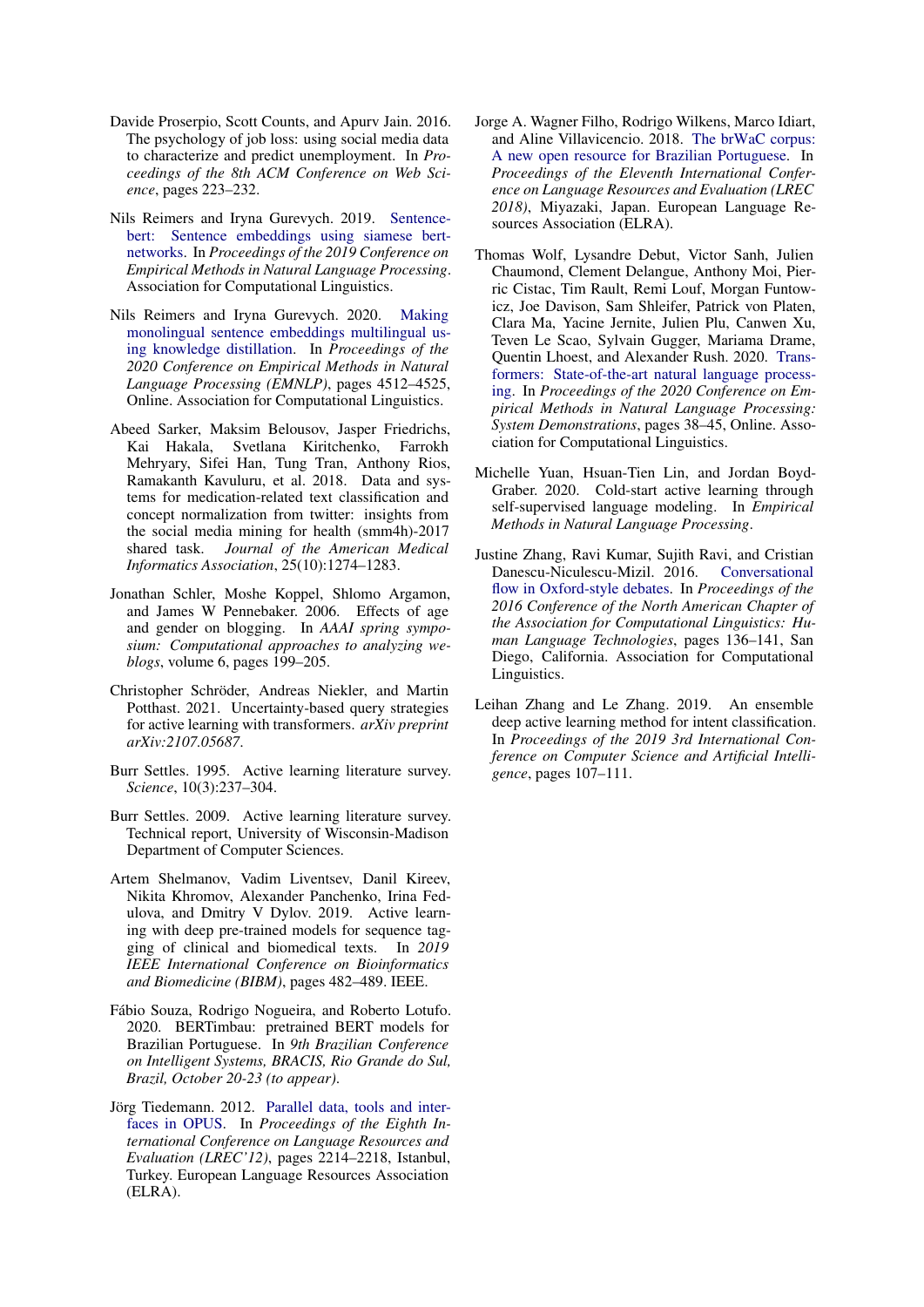## A Experimental details

### <span id="page-11-1"></span>A.1 Stratified sampling

We define seed motifs as either strings (e.g. "just got fired"), 2-grams (e.g. ("just", "hired")) or regexes (e.g. ("(^|\W)looking[\w\s\d]\* gig[\W]").

To select initial seed motifs, we used the list of initial motifs elaborated by [Antenucci et al.](#page-8-7) [\(2014\)](#page-8-7). We also imposed extra requirements on additional motifs, such as the presence of first-person pronouns (e.g. "I got fired" for the "Lost Job" class), as we restricted the analysis to the author's own labor market situation. We also used adverbs such as "just" to take into account the temporal constraint for classes "Lost Job" and "Is Hired". For Mexican Spanish and Brazilian Portuguese motifs, we both translated the English motifs and asked native speakers to confirm the relevance of the translations and add new seeds (e.g. "chamba" is a Mexican Spanish slang word for "work"). We then ran a similar selection process.

For each of the candidate seed motif, we computed specificity and frequency on the random set  $R_e$ . For each class  $\chi$ , we defined specificity for a given motif  $M$  as the share of positives for class  $\chi$  in a random sample of 20 tweets from  $R_e$  that contain  $M$ . The frequency of motif  $M$  is defined as the share of tweets in  $R_e$  that contain M.

In order to have motifs that are both frequent and specific enough, we defined the following selection rule: we only retained motifs that have a specificity of or over 1% and for which the product of specificity and frequency is above  $1.10^{-7}$ .

In total , we evaluated a total of 54 seeds for the US, 101 for Mexico and 42 for Brazil. After evaluation, we retained 26 seeds for the US, 26 for MX and 21 for Brazil. We report the retained motifs in Table [1.](#page-12-1)

## <span id="page-11-0"></span>A.2 Data labeling

To label unemployment-related tweets, we used the crowdsourcing platform Amazon Mechanical Turk. This platform has the advantage of having an international workforce speaking several languages, including Spanish and Brazilian Portuguese on top of English.

For each tweet to label, turkers were asked the five questions listed in Table [2.](#page-13-1) Each turker was presented with a list of 50 tweets and each labeled tweet was evaluated by at least two turkers. A turker could choose to answer either *yes*, *no* or, *I am not sure*. We included two attention check questions to exclude low-quality answers. Regarding the attention checks, we had the two following sentences labeled: "I lost my job today", which is a positive for class "Lost Job" and "Is Unemployed" and negative for the other classes, and "I got hired today", which is a positive for the class "Is Hired" and a negative for the other classes. We discarded answers of workers who didn't give the five correct labels for each quality check. To create a label for a given tweet, we required that at least two workers provided the same answer. A *yes* was then converted to a positive label, a *no* to a negative label, a tweet labeled by two workers as *unsure* was dropped from the sample.

During this labeling process, all workers were paid with an hourly income above the minimum wage in their respective countries. For a labeling task of approximately 15 minutes, turkers from the US, Mexico and Brazil received respectively 5USD, 5USD and 3USD.

#### <span id="page-11-2"></span>A.3 Dataset description

#### A.3.1 Share of positives per class

We provide descriptive statistics on the share of positives per class in the stratified sample for each language in Table [3.](#page-14-1)

#### A.3.2 Class co-occurence

In this section, we provide an analysis of the extent to which each class is mutually exclusive. For this, we focus on the English initial stratified sample.

First, the classes "Is Unemployed", "Lost Job" and "Job Search" are non-mutually exclusive in many cases. As expected, the class "Lost Job" is highly correlated with the class "Is Unemployed" with 95% of Lost Job positives being also positives for "Is Unemployed" in the US initial stratified sample (e.g. "i lost my job on monday so i'm hoping something would help.", "as of today, for the first time in two years.....i am officially unemployed"). There are a few exceptions where users get hired quickly after being fired (e.g. "tfw you find a new job 11 days after getting laid off "). "Job Search" is also correlated with "Is Unemployed" (e.g. "I need a job, anyone hiring?"), though less than Lost Job, with 43% of positives being also positives for "Is Unemployed" in the initial stratified sample. Cases where users are looking for a job but are not unemployed include looking for a second job (e.g. "need a second job asap.") or looking for a better job while working (e.g. "tryna find a better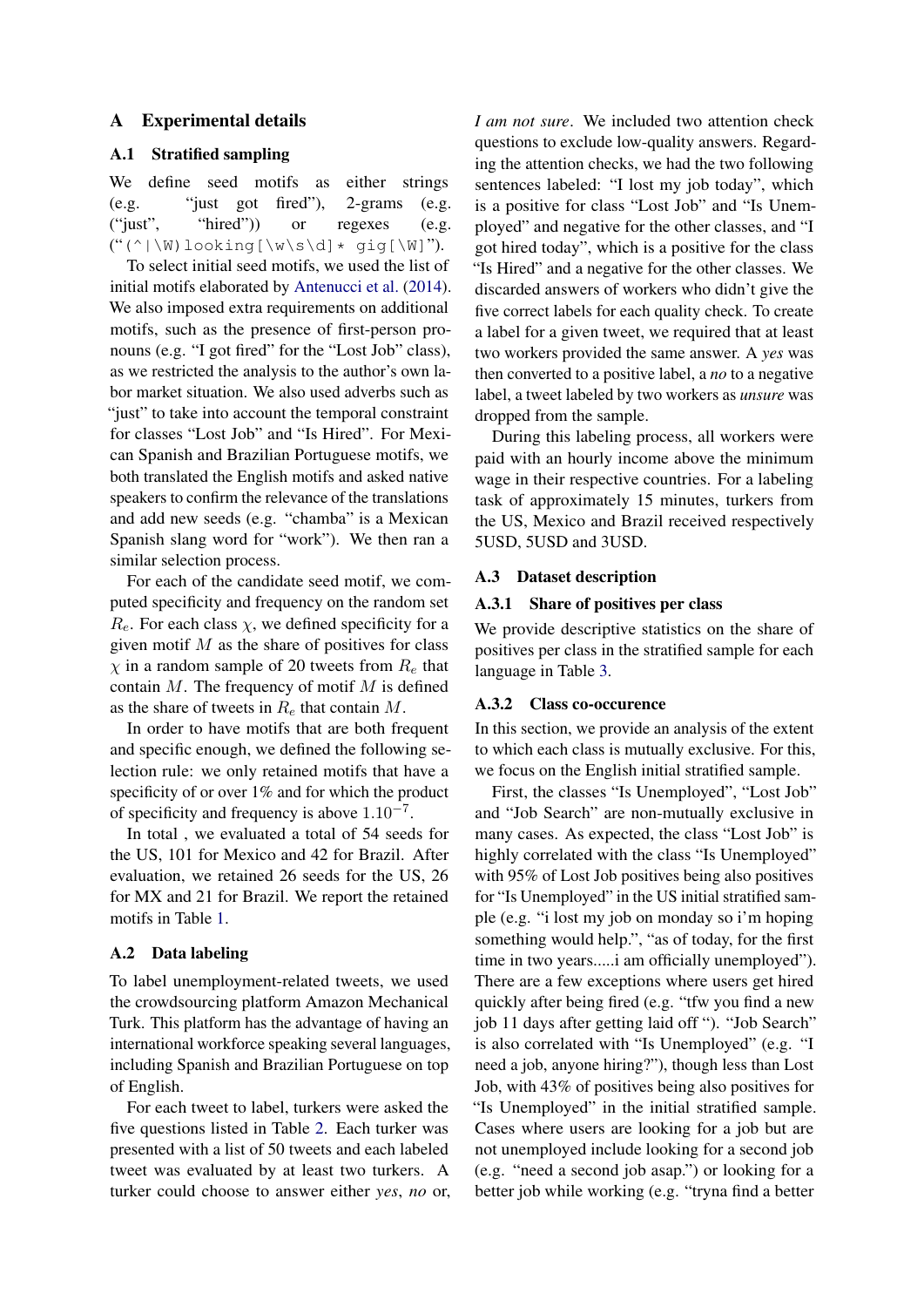<span id="page-12-1"></span>

| <b>Class</b>      | <b>English motifs</b>                                                                                                                                                     | $\mathbf{S}_\mathrm{EN}$                          | $F_{EN}$                                                                     | <b>Spanish motifs</b>                                                                                                                             | $S_{SP}$                                    | $F_{SP}$                                                             | <b>Portuguese motifs</b>                                                                                                       | $S_{PT}$                            | $F_{PT}$                                               |
|-------------------|---------------------------------------------------------------------------------------------------------------------------------------------------------------------------|---------------------------------------------------|------------------------------------------------------------------------------|---------------------------------------------------------------------------------------------------------------------------------------------------|---------------------------------------------|----------------------------------------------------------------------|--------------------------------------------------------------------------------------------------------------------------------|-------------------------------------|--------------------------------------------------------|
| Is Unemployed     | $\bullet$ (i, unemployed)<br>• unemployed<br>$\bullet$ (i, jobless)<br>• jobless<br>• unemployment                                                                        | 0.45<br>0.15<br>0.45<br>0.15<br>0.1               | $9.6e-6$<br>$7.4e-5$<br>$2.4e-6$<br>$3.2e-5$<br>$9e-5$                       | • estoy desempleado<br>• sin empleo<br>· sin chamba<br>· nini<br>• no tengo trabajo/<br>chamba/empleo                                             | 0.75<br>0.05<br>0.15<br>0.15<br>0.5         | $1.6e-6$<br>$1.4e-5$<br>$1e-5$<br>$4.9e-4$<br>8.6e-6                 | • estou desempregad[o/a]<br>• (eu, sem, emprego)                                                                               | 0.65<br>0.15                        | $6e-6$<br>$3.6e-6$                                     |
| Lost Job          | $\bullet$ (i, fired)<br>• i got fired<br>• just got fired<br>· laid off<br>$\bullet$ lost my job                                                                          | 0.05<br>0.25<br>0.2<br>0.2<br>0.35                | $4.9e-5$<br>$3.3e-6$<br>$2e-6$<br>$1.2e-5$<br>$1.9e-6$                       | • me despidieron<br>· perdí mi trabajo<br>• me corrieron<br>• me quedé sin trabajo/<br>/chamba/empleo<br>• ya no tengo trabajo/<br>/chamba/empleo | 0.2<br>0.2<br>0.1<br>0.4<br>0.55            | $2.6e-6$<br>5.3e-7<br>$1.1e-5$<br>$2.4e-6$<br>9.8e-7                 | • (perdi, emprego)<br>• (perdi, trampo)<br>· fui demitido<br>• me demitiram<br>• me mandaram embora                            | 0.35<br>0.15<br>0.75<br>0.5<br>0.25 | $3e-6$<br>1.6e-6<br>$2.9e-6$<br>2.8e-7<br>6.7e-7       |
| <b>Job Search</b> | • (anyone, hiring)<br>$\bullet$ (wish, job)<br>$\bullet$ (need, job)<br>• (searching, job)<br>$\bullet$ (looking, gig)<br>• (applying, position)<br>$\bullet$ (find, job) | 0.45<br>0.2<br>0.55<br>0.15<br>0.3<br>0.35<br>0.3 | $2e-6$<br>$1.3e-5$<br>$5.5e-5$<br>$1.7e-6$<br>$3.4e-6$<br>$1.2e-6$<br>8.9e-5 | • (necesito, trabajo)<br>· (necesito, empleo)<br>• (busco, trabajo)<br>· (buscando, trabajo)<br>· (alguien, trabajo)                              | 0.7<br>0.9<br>0.5<br>0.45<br>0.1            | $2.5e-5$<br>$3.2e-6$<br>$9e-6$<br>$1.7e-5$<br>$3e-5$                 | • (gostaria, emprego)<br>• (queria, emprego)<br>• (preciso, emprego)<br>• (procurando, emprego)                                | 0.2<br>0.45<br>0.5<br>0.25          | 9.5e-7<br>$1.5e-5$<br>$3.6e-5$<br>$1.5e-5$             |
| Is Hired          | • (found, job)<br>• (just, hired)<br>• i got hired<br>$\bullet$ (got, job)<br>• new job                                                                                   | 0.25<br>0.15<br>0.6<br>0.45<br>0.25               | $6.2e-6$<br>$9.4e-6$<br>$2e-6$<br>$7.6e-5$<br>8e-5                           | • (conseguí, empleo)<br>· nuevo trabajo<br>· nueva chamba<br>· (encontré, trabajo)<br>· (empiezo, trabajar)<br>· primer día de trabajo            | 0.55<br>0.75<br>0.45<br>0.25<br>0.4<br>0.55 | $2.5e-5$<br>$3.4e-5$<br>$3.3e-6$<br>$4.7e-6$<br>$4.5e-6$<br>$2.3e-5$ | • (consegui, emprego)<br>· fui contratad[o/a]<br>• (começo, emprego)<br>• (novo, emprego/trampo)<br>· primeiro dia de trabalho | 0.15<br>0.45<br>0.4<br>0.25<br>0.65 | $3e-5$<br>$2.6e-6$<br>$2.1e-6$<br>$4.1e-5$<br>$1.3e-5$ |
| Job Offer         | $\cdot$ job<br>• hiring<br>• opportunity<br>• apply                                                                                                                       | 0.1<br>0.2<br>0.4<br>0.15                         | $3e-3$<br>$5e-4$<br>$9.6e-4$<br>$6.7e-4$                                     | • empleo<br>• contratando<br>• empleo nuevo<br>• vacante<br>· estamos contratando                                                                 | 0.15<br>0.35<br>0.55<br>0.55<br>0.9         | 8.6e-4<br>$2.9e-5$<br>8.8e-7<br>$2e-4$<br>$9.7e-6$                   | $\bullet$ (enviar, curr[i/i]culo)<br>$\bullet$ (envie, curr[i/i]culo)<br>• (oportunidade, emprego)<br>• (temos, vagas)         | 0.65<br>0.7<br>0.5<br>0.45          | $1.4e-5$<br>8e-6<br>1.6e-5<br>$1.5e-5$                 |

Table 1: Initial motifs for each language and class. The use of parentheses indicate regexes matching all strings containing the words in the parentheses in the order in which they are indicated. A slash separating several words indicates that the regex will match any of the candidate words separated by slashes. For each motif  $M$  in country c,  $S_c$  and  $F_c$  are respectively M's specificity and frequency in the evaluation random sample  $R_e$ .

job"). There are also a few ambiguous cases where users mention that they are looking for a job but it is not clear whether they are unemployed (e.g. "job hunting") as well as edge cases where users just got hired but already are looking for another job (e.g. "i got hired at [company] but i don't like the environment any other suggestions for jobs ?"). For the class "Is Unemployed", mutually exclusive examples are cases where the user only mentions her unemployment, without mentioning a recent job loss or the fact that she is looking for a job (e.g. "well i'm jobless so there's that").

Second, the classes "Is Hired" and "Job Offer" are essentially orthogonal from one another and from the other classes. The class "Is Hired" (e.g. "good morning all. started my new job yesterday. everyone was awesome.") is almost always uncorrelated with the other classes apart from a few edge cases mentioned above. The class "Job Offer" (e.g. "we are #hiring process control/automation engineer job in atlanta, ga in atlanta, ga #jobs #atlanta") is almost always orthogonal to the other classes apart from a few exceptions. For instance, it can happen that a user who just got hired mentions job offers in her new company (e.g. "if you guys haven't been to a place called top golf i suggest you to go there or apply they are literally the best people ever i'm so happy i got hired").

We detail the class co-occurrence in the US initial stratified sample in Table [4.](#page-14-2)

#### A.3.3 Additional descriptive statistics

In this section, we include additional information about the US initial stratified sample. Table [5](#page-14-3) contains information on average character length and most frequent tokens per class. Table [6](#page-15-1) describes the Part-of-speech tag distribution in positives across classes.

## <span id="page-12-0"></span>A.4 Pre-trained language model characteristics

To classify tweets in different languages and as mentioned in Section [3.3,](#page-2-1) we used the following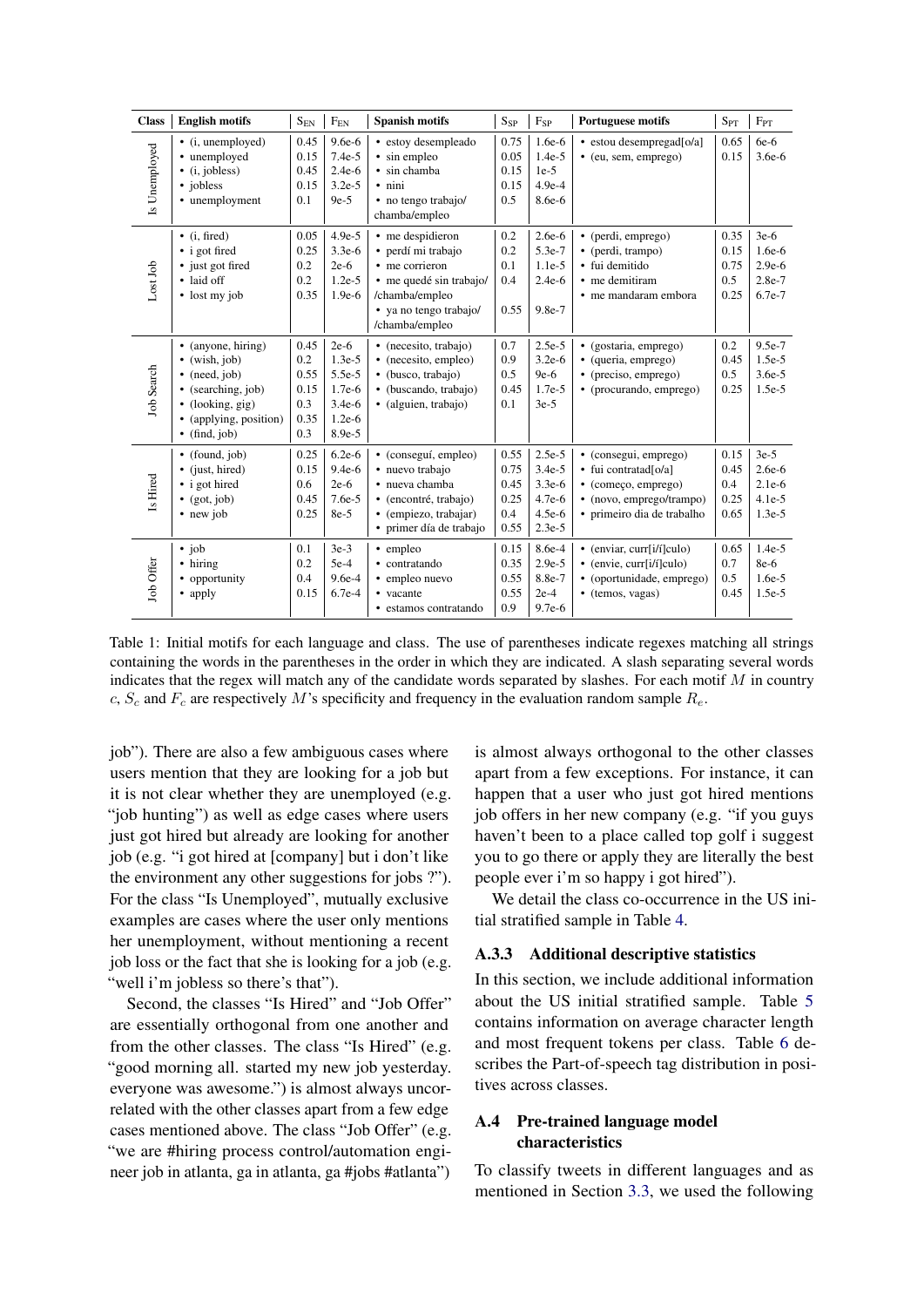<span id="page-13-1"></span>

| <b>Class</b>            | <b>Ouestion</b>                                                                                                                                                                                                                                                                                 |
|-------------------------|-------------------------------------------------------------------------------------------------------------------------------------------------------------------------------------------------------------------------------------------------------------------------------------------------|
| Is Un-<br>em-<br>ployed | Does the tweet indicate that the person who wrote<br>the tweet is currently (at the time of tweeting) un-<br>employed? For example, tweeting "Now I am unem-<br>ployed", or "I just quit my job" is likely to indicate<br>that the person who tweeted is currently unemployed.                  |
| Lost<br>Job             | Does this tweet indicate that the person who wrote<br>the tweet became unemployed within the last month?<br>For example, tweeting "I lost my job today", or "I<br>was fired earlier this week" is likely to indicate that<br>the person who tweeted became unemployed within<br>the last month. |
| Job<br>Search           | Does this tweet indicate that the person who wrote the<br>tweet is currently searching for a job? For example,<br>tweeting "I am looking for a job", or "I am searching<br>for a new position" is likely to indicate that the person<br>who tweeted is currently searching for a job.           |
| Is<br>Hired             | Does this tweet indicate that the person who wrote the<br>tweet was hired within the last month? For example,<br>tweeting "I just found a job", or "I got hired today"<br>is likely to indicate that the person who tweeted was<br>hired within the last month.                                 |
| Job<br>Offer            | Does this tweet contain a job offer? For example,<br>tweeting "Looking for a new position?", or "Here is<br>a job opportunity you might be interested in" is likely<br>to indicate that the tweet contains a job offer.                                                                         |

Table 2: List of questions asked to the Amazon Turkers when labelling each tweet

pre-trained language models from the Hugging Face model hub [\(Wolf et al.,](#page-10-9) [2020\)](#page-10-9):

- Conversational BERT<sup>[2](#page-13-2)</sup> for English tweets, trained and released by Deep Pavlov [\(Burtsev et al.,](#page-8-9) [2018\)](#page-8-9). This model was initialized with BERT base cased weights and shares the same configuration. It was then further pre-trained using a masked language modeling objective on an English corpus containing social media data (Twitter and Reddit), dialogues [\(Li et al.,](#page-9-17) [2017\)](#page-9-17), debate transcripts [\(Zhang et al.,](#page-10-10) [2016\)](#page-10-10), movie subtitles [\(Lison](#page-9-18) [and Tiedemann,](#page-9-18) [2016\)](#page-9-18) as well as blog posts [\(Schler](#page-10-11) [et al.,](#page-10-11) [2006\)](#page-10-11).

– BETO for Spanish tweets [\(Cañete et al.,](#page-8-10) [2020\)](#page-8-10). This model has a BERT-base architecture and was pre-trained from scratch on a Spanish corpus derived from Wikipedia and the Spanish part of the OPUS project [\(Tiedemann,](#page-10-12) [2012\)](#page-10-12).

– BERTimbau for Brazilian Portuguese tweets [\(Souza et al.,](#page-10-7) [2020\)](#page-10-7). This model also has a BERT-base architecture and was pre-trained from scratch on a large multi-domain Brazilian Portuguese corpus called brWaC [\(Wagner Filho](#page-10-13) [et al.,](#page-10-13) [2018\)](#page-10-13).

All three language models have 110 million parameters.

<span id="page-13-2"></span> $2$ Available at [https://](https://huggingface.co/DeepPavlov/bert-base-cased-conversational) [huggingface.co/DeepPavlov/](https://huggingface.co/DeepPavlov/bert-base-cased-conversational) [bert-base-cased-conversational](https://huggingface.co/DeepPavlov/bert-base-cased-conversational)

When it comes to the choice of language models for each language, the emerging literature considering language model pre-training on tweets to improve downstream tasks in the Twitter context gave us several potential candidates for English tweet classification. On top of Conversational BERT, we experimented with BERTweet [\(Nguyen](#page-9-19) [et al.,](#page-9-19) [2020\)](#page-9-19), which is the leader on the TweetE-val leaderboard<sup>[3](#page-13-3)</sup> as of March 2022 [\(Barbieri et al.,](#page-8-13) [2020\)](#page-8-13). We also tested the performance of renowned pre-trained language models such as BERT base and RoBERTa base. We found that both Conversational BERT and BERTweet outperformed these well-known models for our task. Also, while BERTweet usually slightly outperformed Conversational BERT on the test set from the stratified sample in terms of AUROC, it had a worse performance on the random set  $R_e$ . This is why we chose Conversational BERT for English tweets.

For Spanish and Brazilian Portuguese tweets, in the absence of Twitter-specialized language models, we opted for the best performing pre-trained language models as of Fall 2020 for these languages, namely BETO for Spanish and BERTimbau for Brazilian Portuguese. We also experimented with multilingual language models, such as XLM-RoBERTa [\(Conneau et al.,](#page-8-14) [2020\)](#page-8-14), but the monolingual approaches for Spanish and Brazilian Portuguese were performing better, both on the test set from the stratified sample and on the random set.

#### <span id="page-13-0"></span>A.5 Fine-tuning and evaluation

As mentioned in [3.3](#page-2-1) and following [Dodge et al.](#page-8-11) [\(2020\)](#page-8-11), we fine-tuned each BERT-based model with 15 different seeds and for 20 epochs. We evaluated the models 10 times per epoch and use early stopping with a patience of 11. We used a training and evaluation batch size of 8. The best model is defined as the best performing model in terms of area under the ROC curve (AUROC) on the evaluation set, at or after the first epoch.

As described in Algorithm [1,](#page-3-0) we then ran the inference of the best model on both random sets  $R_e$  and  $R_s$ . To speed up this inference process, we converted the PyTorch models to ONNX.

In terms of computing infrastructure, we used either V100 (32GB) or RTX8000 (48GB) GPUs for the fine-tuning and parallelize inference over 2000

<span id="page-13-3"></span> $3$ The current leaderboard can be found here: [https://](https://github.com/cardiffnlp/tweeteval) [github.com/cardiffnlp/tweeteval](https://github.com/cardiffnlp/tweeteval)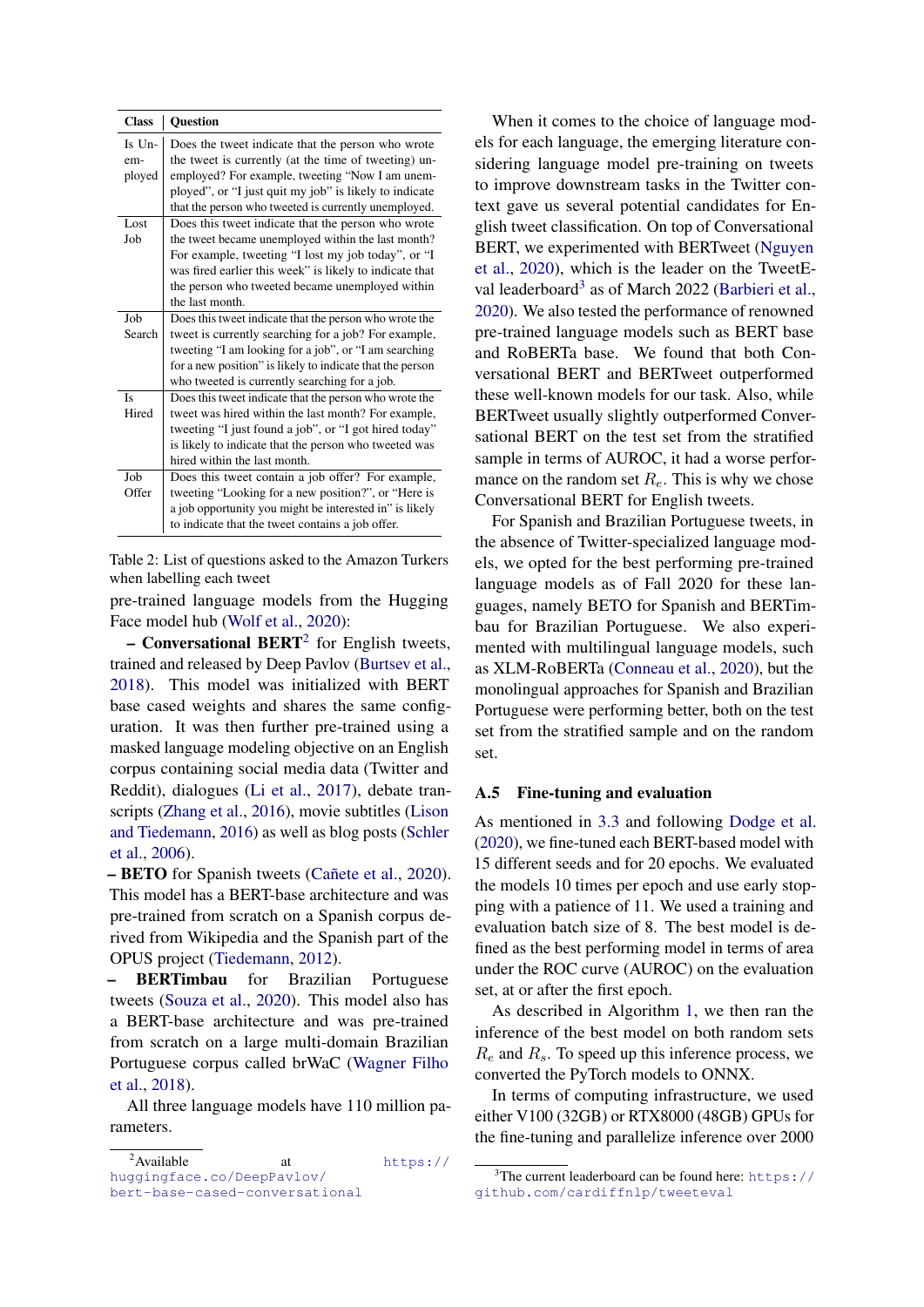<span id="page-14-1"></span>

| Language   | Label  | <b>Class</b> |          |               |           |            |  |  |  |
|------------|--------|--------------|----------|---------------|-----------|------------|--|--|--|
|            |        | Lost Job     | Is Hired | Is Unemployed | Job Offer | Job Search |  |  |  |
|            | yes    | 270          | 334      | 796           | 600       | 524        |  |  |  |
| English    | no     | 4239         | 4181     | 3710          | 3918      | 3993       |  |  |  |
|            | unsure | 15           | 9        | 18            | 6         |            |  |  |  |
|            | yes    | 213          | 388      | 1116          | 515       | 659        |  |  |  |
| Spanish    | no     | 3488         | 3331     | 2579          | 3210      | 3059       |  |  |  |
|            | unsure | 28           | 10       | 34            | 4         | 11         |  |  |  |
|            | yes    | 175          | 422      | 925           | 485       | 614        |  |  |  |
| Portuguese | no     | 2514         | 2272     | 1761          | 2215      | 2084       |  |  |  |
|            | unsure | 14           | 9        | 17            | 3         | 5          |  |  |  |

Table 3: Label distribution on the stratified sample for each country and class

<span id="page-14-2"></span>

| <b>Class</b>      | Share of positives per class (in $\%$ ) |     |                                  |     |           |  |  |  |  |  |
|-------------------|-----------------------------------------|-----|----------------------------------|-----|-----------|--|--|--|--|--|
|                   | Is Unemployed                           |     | Lost Job   Job Search   Is Hired |     | Job Offer |  |  |  |  |  |
| Is Unemployed     | 100                                     | 32  | 28                               | 13  |           |  |  |  |  |  |
| Lost Job          | 95                                      | 100 | 10                               |     |           |  |  |  |  |  |
| <b>Job Search</b> | 43                                      |     | 100                              | っ   |           |  |  |  |  |  |
| Is Hired          | 3.2                                     | 3.2 | 2.9                              | 100 | 2.3       |  |  |  |  |  |
| Job Offer         |                                         |     |                                  |     | 100       |  |  |  |  |  |

Table 4: Class co-occurrence in the US initial stratified sample. It reads as follows: out of all positives for the Is Unemployed class, 32% are positives for Lost Job.

<span id="page-14-3"></span>

| <b>Class</b>      | <b>Average length</b> | Top 10 most common tokens |                 |     |       |      |        |        |     |        |               |
|-------------------|-----------------------|---------------------------|-----------------|-----|-------|------|--------|--------|-----|--------|---------------|
|                   |                       |                           |                 | 3   | 4     |      |        |        | 8   |        | 10            |
| Is Unemployed     | 105                   |                           | 10 <sub>b</sub> | a   | to    | my   | and    | the    | tor | fired  | got           |
| Lost Job          | 103                   |                           | my              | got | fired | job  | just   | a      | to  | and    | the           |
| <b>Job Search</b> | 96                    |                           | a               | job | for   | to   | the    | anyone | and | hiring | $\cdot$<br>1n |
| Is Hired          | 99                    |                           | job             | a   | got   | the  | my     | and    | new | hired  | tο            |
| Job Offer         | 128                   | job                       | a               | for | 1n    | jobs | hiring | to     | at  | the    | $#$ # $q$     |

Table 5: Average character length and top 10 most frequent tokens for each class in the initial US stratified sample

CPU nodes. The average runtime for fine-tuning and evaluation on the one hand and inference on the other hand is respectively of 45 minutes and 3 hours.

# A.6 Performance at iteration 0

We report detailed AUROC results on the test set from the stratified sample in Table [7.](#page-15-0)

# A.7 Evaluation metrics

In this section, we detail the evaluation process. The values of each metric across iterations for each language and each method can respectively be found in Table [10](#page-22-0) and [11.](#page-23-0)

# <span id="page-14-0"></span>A.7.1 Sampling for evaluation

As mentioned in Section [3.4,](#page-2-2) for each country, AL strategy, iteration and class, we labeled 200 tweets along the BERT confidence score distribution. This tweet selection overweighted the top of the score distribution. Specifically, we retained tweets with the following ranks in the score distribution: 1-20; 101-110; 317-326; 1,001-1,010; 2,155-2,164; 4,642-4,651; 10,001-10,010; 17,783- 17,792; 31,623-31,632; 56,235-56,244; 100,001- 100,010; 158,490-158,499; 251,189-251,198; 398,108-398,117; 630,958-630,967; 1,000,001- 1,000,010.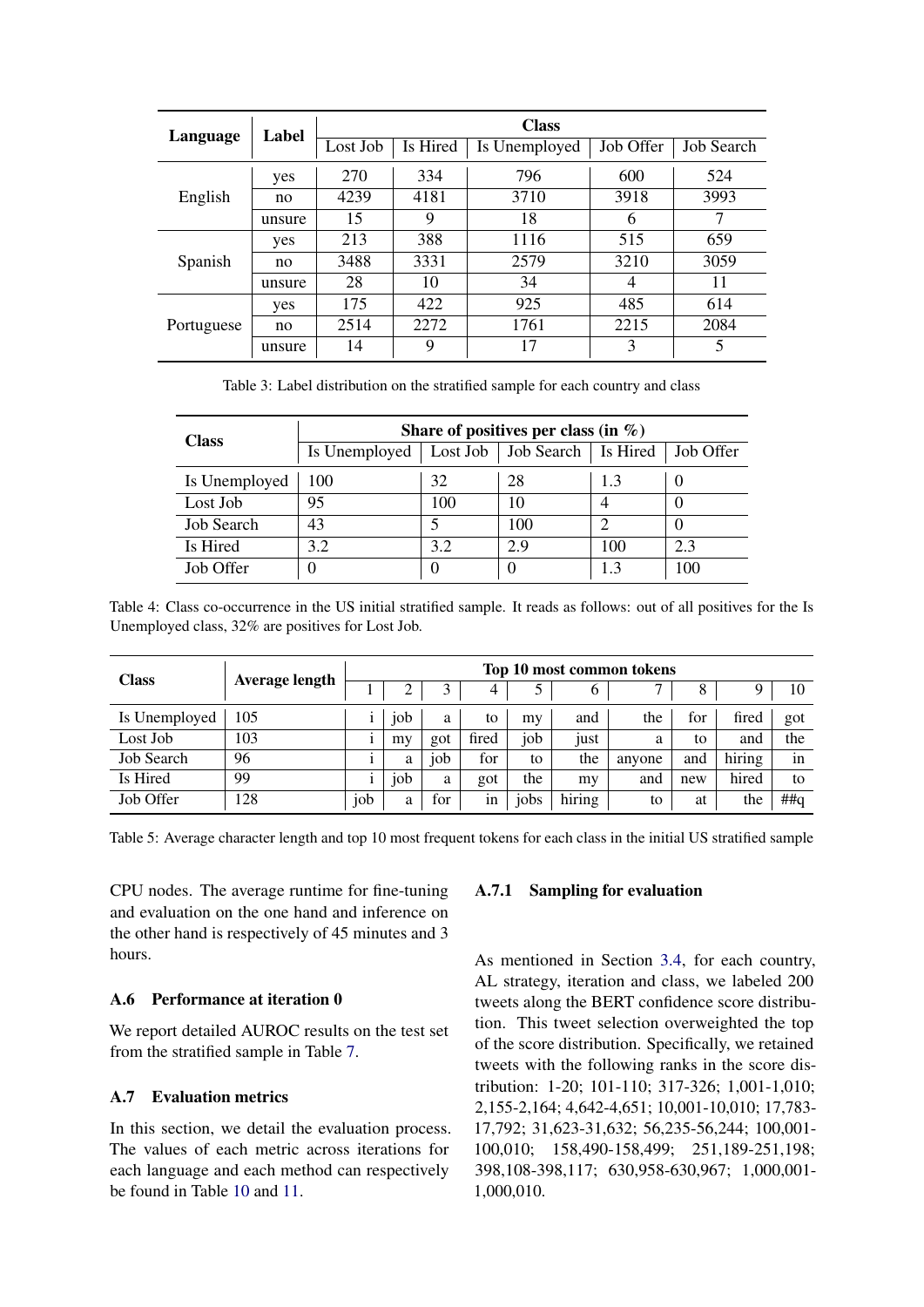<span id="page-15-1"></span>

| POS tag      | Share per class (in $\%$ ) |          |            |          |           |  |  |  |  |
|--------------|----------------------------|----------|------------|----------|-----------|--|--|--|--|
|              | Is Unemployed              | Lost Job | Job Search | Is Hired | Job Offer |  |  |  |  |
| ADJ          | 7.18                       | 6.21     | 6.92       | 7.95     | 8.15      |  |  |  |  |
| ADP          | 7.43                       | 7.61     | 8.27       | 7.67     | 9.46      |  |  |  |  |
| ADV          | 6.85                       | 8.47     | 6.13       | 6.78     | 3.75      |  |  |  |  |
| <b>AUX</b>   | 8.60                       | 9.52     | 6.96       | 7.86     | 5.30      |  |  |  |  |
| <b>CCONJ</b> | 4.23                       | 4.02     | 3.50       | 4.58     | 2.89      |  |  |  |  |
| <b>DET</b>   | 6.71                       | 5.82     | 8.95       | 7.86     | 6.81      |  |  |  |  |
| <b>INTJ</b>  | 1.85                       | 2.26     | 1.53       | 1.45     | 0.72      |  |  |  |  |
| <b>NOUN</b>  | 9.73                       | 9.64     | 10.61      | 10.22    | 11.00     |  |  |  |  |
| <b>NUM</b>   | 2.07                       | 2.07     | 1.66       | 2.24     | 2.74      |  |  |  |  |
| <b>PART</b>  | 4.54                       | 4.06     | 3.96       | 3.85     | 2.61      |  |  |  |  |
| <b>PRON</b>  | 9.97                       | 10.07    | 9.90       | 9.40     | 5.56      |  |  |  |  |
| <b>PROPN</b> | 5.00                       | 5.19     | 4.31       | 5.96     | 8.37      |  |  |  |  |
| <b>PUNCT</b> | 8.54                       | 8.59     | 9.55       | 8.36     | 10.39     |  |  |  |  |
| <b>SCONJ</b> | 4.01                       | 3.01     | 3.69       | 2.40     | 1.38      |  |  |  |  |
| <b>SPACE</b> | 1.13                       | 1.05     | 1.04       | 1.14     | 2.19      |  |  |  |  |
| SYM          | 1.27                       | 1.29     | 1.37       | 1.07     | 5.89      |  |  |  |  |
| VERB         | 10.02                      | 10.23    | 10.82      | 10.22    | 10.28     |  |  |  |  |
| X            | 0.85                       | 0.90     | 0.83       | 0.98     | 2.52      |  |  |  |  |

Table 6: Part-of-Speech (POS) tag distribution among positives of each class from the initial US stratified sample. The definition of the acronyms can be found [here.]((https://universaldependencies.org/u/pos/)

<span id="page-15-0"></span>

| Language   | Model                      | <b>Class</b> |       |                          |           |            |  |  |
|------------|----------------------------|--------------|-------|--------------------------|-----------|------------|--|--|
|            |                            | Lost Job     |       | Is Hired   Is Unemployed | Job Offer | Job Search |  |  |
| English    | <b>Conversational BERT</b> | 0.959        | 0.976 | 0.965                    | 0.985     | 0.98       |  |  |
| Spanish    | <b>BETO</b>                | 0.944        | 0.98  | 0.949                    | 0.993     | 0.959      |  |  |
| Portuguese | <b>BERTimbau</b>           | 0.978        | 0.973 | 0.949                    | 0.991     | 0.971      |  |  |

Table 7: AUROC results on the evaluation set at iteration 0.

#### A.7.2 Average Precision

With the retained tweets, we computed the Average Precision (AP) at each iteration and for each class and language. We used the standard definition of AP in information retrieval and defined AP at iteration *i* for class *c* and method *m* as:

$$
AP_{i,c,m} = \frac{\sum_{r \in R_{i,c,m}} P(r) \times pos(r)}{N_{i,c,m}}
$$

where:

•  $R_{i,c,m}$  is the ensemble of ranks in the confidence score distribution of class c at iteration  $i$  and for method  $m$  of all tweets sampled for evaluation and labeled for class c and method  $m$  both at iteration  $i$  and preceding iterations

- $P(r)$  is the share of positives in sampled tweets with rank at iteration  $i$  and for class  $c$  inferior or equal to  $r$
- $pos(r)$  is equal to 1 if tweet ranked r for iteration  $i$  and class  $c$  is positive and 0 otherwise
- $N_{i,c,m}$  is the number of tweets sampled and labeled for class  $c$  and method  $m$  both at iteration  $i$  and preceding iterations

#### <span id="page-15-2"></span>A.7.3 Number of predicted positives

We defined the number of predicted positives  $E$ as the average rank in the confidence score distribution when the share of positives reaches 0.5. In practice, for each iteration  $i$  and class  $c$  and the related BERT model  $M$ , we first ranked the evaluation set  $R_e$  according the prediction scores from M. We then binned the evaluation labels of each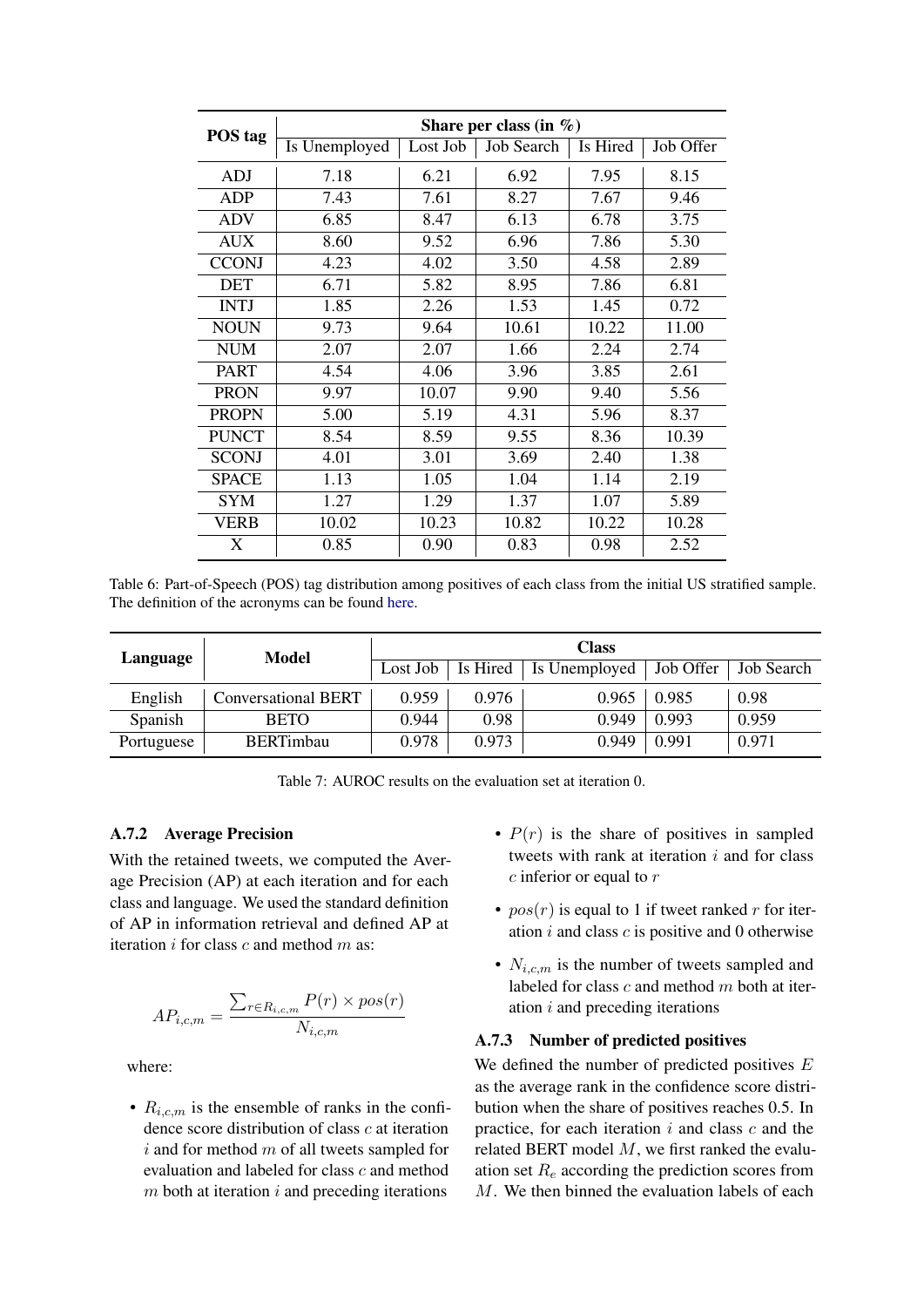<span id="page-16-0"></span>

Figure 4: Illustration of the procedure used to determine the number of predicted positives. In this example, the number of predicted positives is  $R_1$  for iteration 1 and  $R_2$  for iteration 2.

iteration until  $i$  into 20 bins of equal size, and we estimated the proportion of positives in each bin and the average rank of each bin. We then identified the first bin for which the proportion of positive labels reaches 0.5. We estimated an upper and a lower bound for E by taking the average rank of tweets included in the bin above and below the 0.5 cutoff respectively, and we estimated  $E$  as the midpoint between its lower bound and its upper bound estimate. For each round, we report  $E$  as well as its lower and upper bound estimates. We provide an illustration of this procedure in Figure [4.](#page-16-0)

By convention, the number of predicted positives is equal to 1 when the proportion of positive labels sampled from the evaluation set remains below 0.5 for all ranks.

## A.7.4 Diversity of true positives

To compute diversity for a given iteration  $i$  and class c, we first encoded all positive tweets sampled for the evaluation of class  $c$  at iteration  $i$  as well as preceding iterations into sentence embeddings [\(Reimers and Gurevych,](#page-10-14) [2019\)](#page-10-14). To do so, we used the "all-mpnet-base-v2" model for English and the "paraphrase-multilingual-mpnet-base-v2" model for Spanish and Portuguese [\(Reimers and](#page-10-15) [Gurevych,](#page-10-15) [2020\)](#page-10-15). These models are in open source access on the sentence-transformers GitHub repos-itory<sup>[4](#page-16-2)</sup>.

After computing the embeddings, we defined the diversity rate in a set of positive tweets as the mean

<span id="page-16-2"></span><sup>4</sup>[https://github.com/UKPLab/](https://github.com/UKPLab/sentence-transformers) [sentence-transformers](https://github.com/UKPLab/sentence-transformers)

pairwise distance between all possible pairs in this set. The pairwise distance between tweet A and B is defined as  $1 - sim(E_A, E_B)$  where sim is a cosine similarity function and  $E_A$  and  $E_B$  are the sentence embeddings for tweets  $A$  and  $B$ . By convention, diversity is equal to 0 when there is no more than 1 positive label.

#### A.7.5 Standard error computation

For average precision and diversity, we derived standard errors by using bootstrap samples on the pool of  $N$  tweets used to compute the metric. We sampled with replacement  $N$  tweets in this pool and repeated the process 1000 times. We then computed the metric for each of these samples and finally computed the mean and the standard error.

For the number of predicted positives, our method does not allow to directly use bootstrap. We therefore computed the upper and lower bound as described in Section [A.7.3.](#page-15-2)

#### <span id="page-16-1"></span>A.7.6 Convergence

As stated in Section [3.5,](#page-3-1) we considered that an AL strategy had converged when there was no significant variation of average precision, number of predicted positives and diversity for at least two iterations.

To determine whether there is a significant variation in average precision and diversity from one iteration to the next, we performed t-tests. For the number of predicted positives, since we could only estimate an upper and lower bound, we considered that there was no significant variation from one iteration to the next if the interval between the lower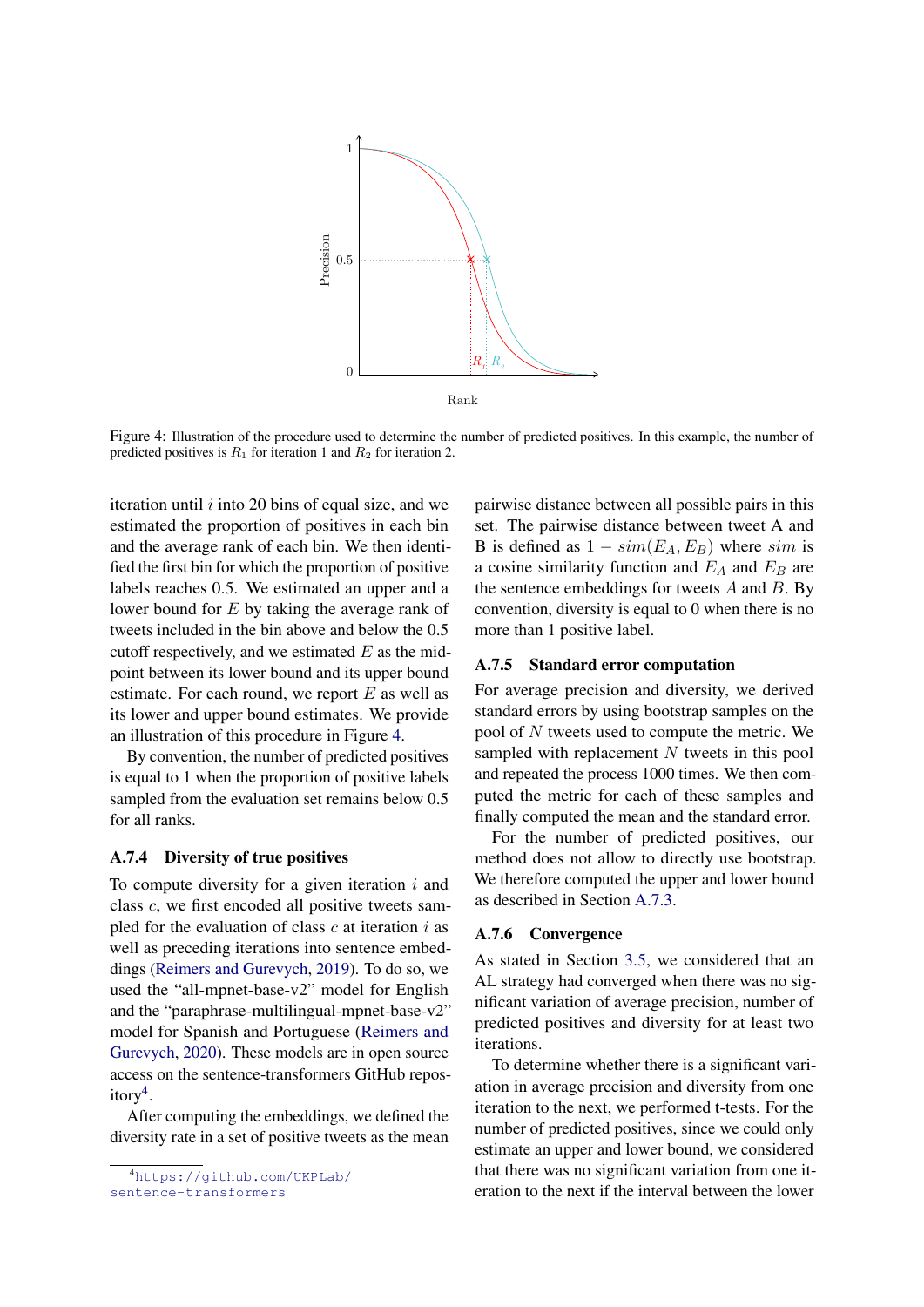bound and the upper bound overlapped from one iteration to the next.

We report in bold the metric values at convergence in Table [10](#page-22-0) and [11.](#page-23-0)

## <span id="page-17-1"></span>A.8 Exploit-explore retrieval algorithm

In this section, we detail the functioning of the new AL strategy we coin exploit-explore retrieval in Algorithm [2.](#page-18-0)

We define the k-skip-n-grams used in this approach as follows: for a given text sequence  $T$ , the set of k-skip-n-grams, with  $k$  a positive integer and  $n$  in  $\{2, 3\}$ , is made of all the ordered combinations of *n* words in *T*. For instance, for  $T = "I$  am very happy", the set of k-skip-2grams is: {  $(I, am)$ ,  $(I, ...)$ very), (I, happy), (am, very), (am, happy), (very, happy)}. The  $k$  blanks do not need to be successive. To define the k-skip-n-grams contained in tweets, each tweet was tokenized using the *ekphrasis* package [\(Baziotis et al.,](#page-8-15) [2017\)](#page-8-15).

To decide on the  $10^4$  threshold for top tweets, we estimated the base rate for each class and country. We defined the base rate for a given class as the share of positives for this class in the whole sample of tweets. To estimate this base rate for each class and country, we computed the specificity and frequency of each initial motif (listed in Table [1\)](#page-12-1) and defined the base rate estimate as the sum over each motif of the motif's frequency weighted by its specificity. We detail the estimation results in Table [8.](#page-19-1)

The base ranks in our random sample of 100 million tweets  $R_e$  (ie: base rate multiplied by  $10^8$ ) ranged from  $10^2$  to  $10^5$  with a majority below  $10^4$ in Mexico and Brazil. We tried  $T = 10^3$ ,  $T = 10^4$ and  $T = 10^5$  as candidate thresholds for the top tweets and they gave very similar results for the k-skip-n-grams used in the exploration step. We finally chose  $10<sup>4</sup>$  to balance between higher base ranks in the US and lower base ranks elsewhere. Our choice for the other hyperparameters were dictated by our budget constraint.

For illustration of the exploration part of this method, we detail the top-lift k-skip-n-grams selected from US tweets, for each iteration and for each class, in Table [9.](#page-20-0)

#### <span id="page-17-0"></span>A.9 Calibration for uncertainty sampling

In order to calibrate the BERT confidence scores to do uncertainty sampling, we proceeded in the following way.

For each country, AL strategy and class, we used

the 200 tweets we retained along the confidence score distribution on  $R_s$  and labeled for evaluation. From this labeled set, we built 10.000 balanced bootstrap samples and fit a logistic regression to each of these samples. We therefore obtained a set of 10.000 logistic regression parameter pairs  $((\beta_{0,i}, \beta_{1,i}))_{i \in [1,10,000]}$ . We then used this set of parameters to find the BERT confidence score  $x^*$ for which its calibrated version is equal to 0.5. To do so, we used Brent's method [\(Brent,](#page-8-16) [1971\)](#page-8-16) and defined  $x^*$  as the root of the following function:

$$
\frac{\sum_{i=1}^{10.000} \sigma(\beta_{0,i} + \beta_{1,i}x)}{10.000} - 0.5
$$

where  $\sigma$  is a standard logistic function.

Knowing  $x^*$ , we were then able to perform uncertainty sampling by sampling tweets with confidence scores around  $x^*$ .

#### <span id="page-17-2"></span>A.10 Additional experimental results

In this section, we report additional experimental results on precision and average precision.

We report precision for the exploit-explore retrieval strategy across countries in Figure [5](#page-19-0) and for the four AL stategies on English tweets in Figure [6.](#page-21-0)

Also, we detail the evaluation results for the exploit-explore retrieval strategy across countries in Table [10](#page-22-0) and for the four AL stategies on English tweets in Figure [11.](#page-23-0)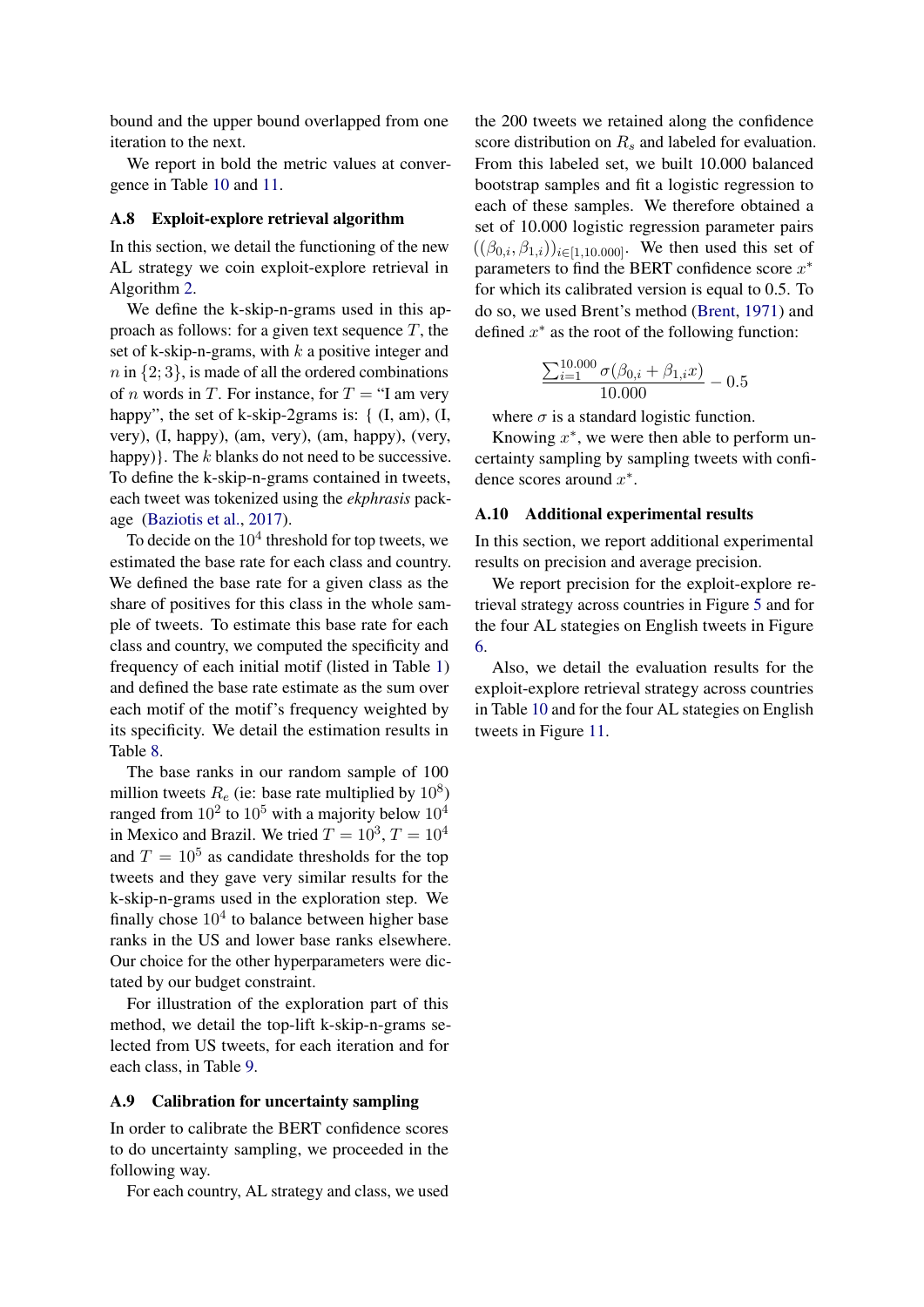# Initialization:

 $\forall k \in \mathbb{N}^*$  and n=2,3, determine all ordered k-skip-n-grams in the random set  $R_s$  used to sample tweets for labelling. This results in a set of 2-grams  $S_2$  and 3-grams  $S_3$ ;

For n=2,3, discard all k-skip-n-grams from  $S_n$  that:

- contain one-grams made of at least one subtoken that is not in the BERT model vocabulary
- contain at least one repetition (e.g. (i, i, job))
- that have a frequency lower than 1 in 100K

## At each iteration i:

Discard tweets that were sampled and labeled at iteration  $i - 1$  from  $R_s$ ; For each class  $\chi$ :

- Run inference on  $R_s$  with the best BERT-based classifier for class  $\chi$
- Exploitation: sample 50 tweets from the set of top 10,000 tweets in terms of confidence score assigned by the BERT-based classifier
- **Exploration**: for n=2,3,
	- Compute lift for each k-skip-n-gram in  $S_n$
	- Discard all k-skip-n-grams from  $S_n$  that
		- (1) were used to sample tweets for class  $\chi$  at iteration  $i 1$  and/or
		- (2) have at least one one-gram in common with another k-skip-n-gram.

Only the k-skip-n-gram with the highest lift is kept.

- Select 5 top-lift k-skip-n-grams in  $S_n$
- For each retained top-lift k-skip-n-gram, sample 5 tweets in  $R_s$  containing this motif

Label sampled tweets for each class;

Add new sampled tweets to the set of all labels;

<span id="page-18-0"></span>Perform new train-test split on this set and use this split to train and evaluate the classifier for the next iteration;

Algorithm 2: Exploit-explore retrieval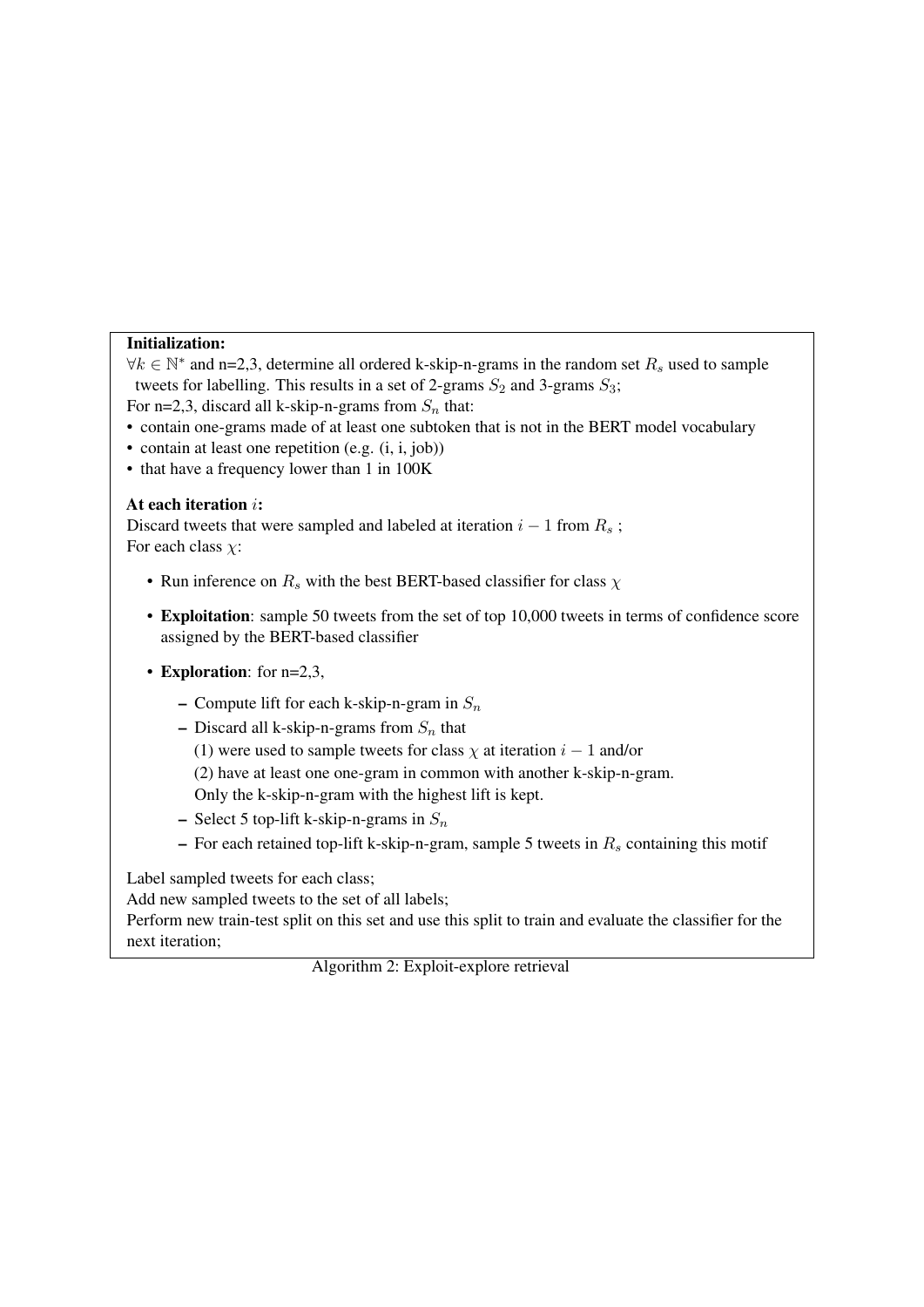<span id="page-19-1"></span>

| Language   | <b>Class</b>  | <b>Base rate</b>      |  |  |
|------------|---------------|-----------------------|--|--|
| English    | Is Hired      | $3.03 \times 10^{-4}$ |  |  |
| English    | Is Unemployed | $2.16 \times 10^{-4}$ |  |  |
| English    | Job Offer     | $5.38 \times 10^{-3}$ |  |  |
| English    | Job Search    | $4.8 \times 10^{-4}$  |  |  |
| English    | Lost Job      | $2.04 \times 10^{-5}$ |  |  |
| Spanish    | Is Hired      | $5.64 \times 10^{-5}$ |  |  |
| Spanish    | Is Unemployed | $8.16 \times 10^{-5}$ |  |  |
| Spanish    | Job Offer     | $2.58 \times 10^{-4}$ |  |  |
| Spanish    | Job Search    | $3.55 \times 10^{-5}$ |  |  |
| Spanish    | Lost Job      | $1.46 \times 10^{-5}$ |  |  |
| Portuguese | Is Hired      | $4.82 \times 10^{-5}$ |  |  |
| Portuguese | Is Unemployed | $7.51 \times 10^{-5}$ |  |  |
| Portuguese | Job Offer     | $4.59 \times 10^{-5}$ |  |  |
| Portuguese | Job Search    | $7.57 \times 10^{-5}$ |  |  |
| Portuguese | Lost Job      | $3.91 \times 10^{-6}$ |  |  |

Table 8: Estimated base rate for each country and class.

<span id="page-19-0"></span>

Figure 5: Precision (y-axis) as a function of tweet rank based on confidence score (i.e. positive label probability output by the model) (x-axis). For each language (in row) and class (in column), we ranked the tweets from the evaluation random set  $R_e$ by their confidence score assigned by the BERT-based classifiers in descending order. We then sampled tweets along the rank distribution and labeled them. Each marker corresponds to a sample of 10 labeled tweets. Colors encode successive iterations of AL from 0 (blue) to 8 (red).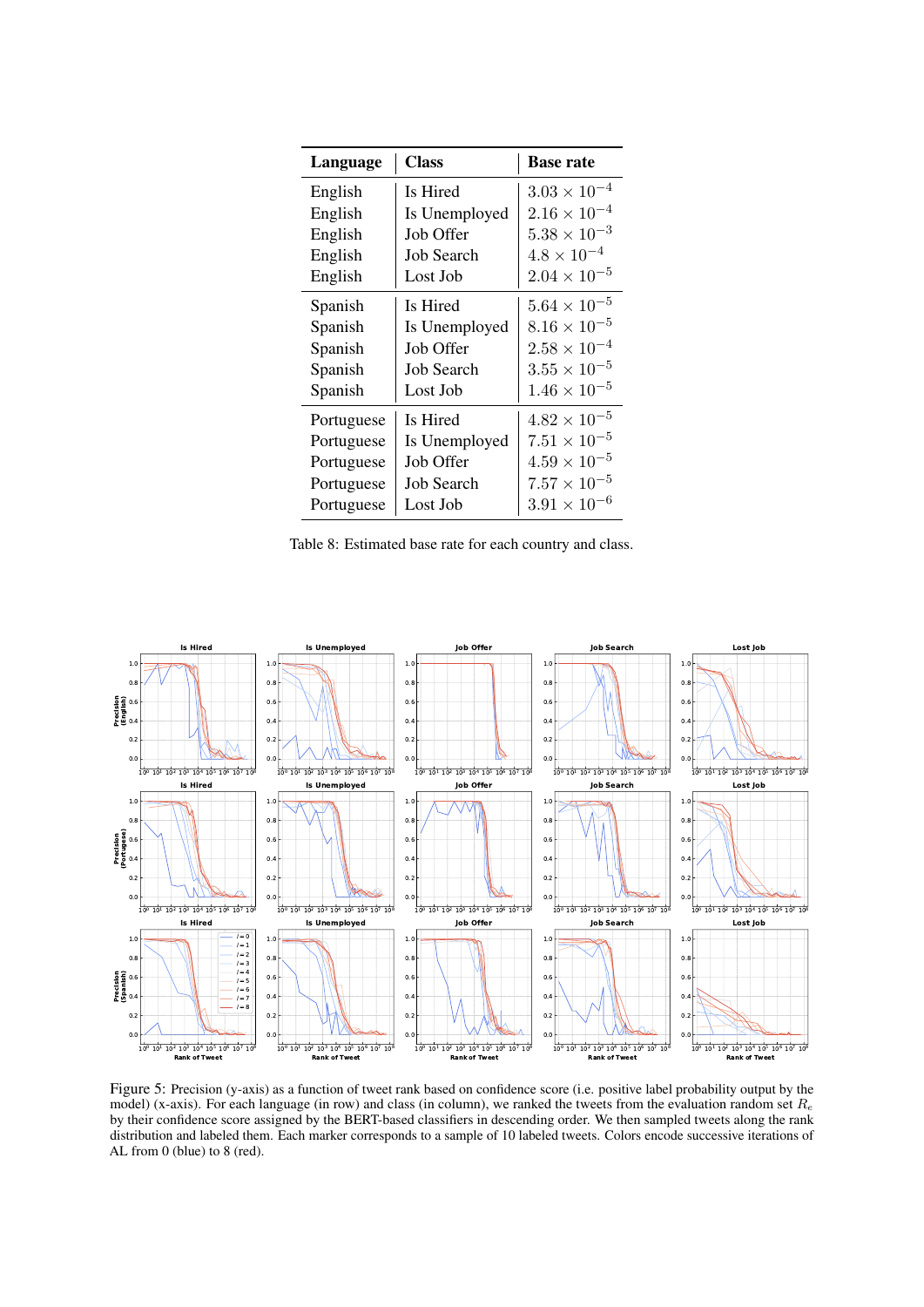<span id="page-20-0"></span>

| <b>Class</b>  | <b>Iteration 1</b>                                                                                                                                                                                                                        | <b>Iteration 2</b>                                                                                                                                                                                                                                | <b>Iteration 3</b>                                                                                                                                                                                                      | <b>Iteration 4</b>                                                                                                                                                                                                                       |  |  |
|---------------|-------------------------------------------------------------------------------------------------------------------------------------------------------------------------------------------------------------------------------------------|---------------------------------------------------------------------------------------------------------------------------------------------------------------------------------------------------------------------------------------------------|-------------------------------------------------------------------------------------------------------------------------------------------------------------------------------------------------------------------------|------------------------------------------------------------------------------------------------------------------------------------------------------------------------------------------------------------------------------------------|--|--|
| Is Unemployed | • (got, headache)<br>(having, breakdown)<br>(lost, voice)<br>(im, losing)<br>(m, depressed)<br>• (got, a, headache)<br>• (am, having, attack)<br>$\bullet$ (i, lost, phone)<br>$\bullet$ (im, in, need)<br>(losing, my, mind)             | • (am, homeless)<br>$\bullet$ (lost, job)<br>• (need, broke)<br>• (unemployed, a)<br>• (been, single, for)<br>• (homeless, in, to)<br>• (i, am, unemployed)<br>• (really, need, job)                                                              | $\bullet$ (got, fired)<br>(in, desperately)<br>(job, hunting)<br>(laid, i)<br>٠<br>(unemployed, and)<br>(got, fired, the)<br>٠<br>(have, no, life)<br>(laid, off, to)<br>(lost, my, up)<br>٠<br>(need, job, i)          | • (am, clueless)<br>( <i>i</i> , homeless)<br>$\bullet$ (im, broke)<br>$\bullet$ (in, limbo)<br>• (unemployed, to)<br>· (i, am, homeless)<br>· (laid, off, and)<br>$\bullet$ (m, broke, to<br>• (need, job ,can)<br>(strong, have, been) |  |  |
| Lost Job      | • (broke, today)<br>• (fell, bed)<br>$\bullet$ (got, hospital)<br>(just, kicked)<br>(lost, yesterday)<br>(got, kicked, of)<br>$\bullet$ (i, lost, today)<br>• (just, pulled, over)<br>• (out, the, hospital)<br>• (phone, last, night)    | $\bullet$ (fired, me)<br>$\bullet$ (got, laid)<br>• (unfollowed, checked)<br>• ([, by, ])<br>• (am, sick, again)<br>• (and, me, checked)<br>$\bullet$ (quit, my, job)<br>$\bullet$ (to, i, fired)                                                 | (been, sick)<br>$(\text{fired}, \text{my})$<br>٠<br>(got, banned)<br>(just, cancelled)<br>(worked, days)<br>$\bullet$<br>(been, sick, for)<br>(don, have, weekend)<br>(i, fired, my)<br>٠<br>· (today, bad, day)        | $\bullet$ (just, fired)<br>• (now, pissed)<br>• (today, sucked)<br>• (unemployed, for)<br>• (i, was, fired)<br>(just, went, from)<br>• (my, job, today)<br>• (now, am, pissed)                                                           |  |  |
| Job Search    | • (any, places)<br>(iob, asap)<br>$\bullet$ (know, hiring)<br>• (need, second)<br>(new, suggestions)<br>• (if, anyone, knows)<br>(am, for, jobs)<br>$\bullet$ (hiring, i, a)<br>(need, new, job)<br>$\bullet$<br>(something, do, tonight) | $\bullet$ (any, jobs)<br>· (interview, wish)<br>• (job, anyone)<br>$\bullet$ (knows, let)<br>• (need, hiring)<br>$\bullet$ (a, second, job)<br>• (am, any, suggestions)<br>• (got, an, interview)<br>• (i, looking, anyone)<br>• (knows, me, how) | $\bullet$ (applying, i)<br>(interview, tomorrow)<br>(job, luck)<br>(please, pls)<br>$\bullet$<br>(anyone, knows, of)<br>(have, wish, luck)<br>$\bullet$<br>(job, need, i)<br>(places, that, are)<br>(to, interview, me) | • (applying, for)<br>· (interview, get)<br>• (need, paying)<br>• (second, job)<br>• (that, hiring)<br>• (got, a, interview)<br>(hope, get, job)<br>• (i, need, second)                                                                   |  |  |
| Is Hired      | • (first, nervous)<br>• (got, hired)<br>(job, excited)<br>$\bullet$ (new, woot)<br>• (start, tomorrow)<br>• (finally, a, phone)<br>• (i, hired, and)<br>(start, my, new)<br>$\bullet$ (the, job, got)<br>• (tomorrow, first, day)         | • (got, accepted)<br>• (hired, at)<br>$\bullet$ (start, job)<br>• (started, weeks)<br>• (tomorrow, nervous)<br>$\bullet$ (first, at, new)<br>$\bullet$ (job, i, got)<br>• (start, my, tomorrow)<br>· (started, a, ago)                            | (excited, job)<br>(hired, on)<br>(start, new)<br>(first, at, day)<br>(hired, to, a)<br>(i, job, got)<br>(start, tomorrow, and)<br>٠<br>(starting, my, new)                                                              | $\bullet$ (got, \$\$)<br>• (hired, for)<br>(i, promoted)<br>• (job, tomorrow)<br>$\bullet$ (first, day, new)<br>$\bullet$ (it, can, oh)<br>· (just, call, from)<br>• (start, my, job)                                                    |  |  |
| Job Offer     | • (apply, $arc$ )<br>$\bullet$ (click, jobs)<br>• (recommend, career)<br>(anyone, retail)<br>• (technician, hiring)<br>• (click, apply, job)<br>• (now, developer, in)<br>(recommend, anyone, this)<br>• (we, jobs, career)               | • (hiring, view)<br>· (it, analyst)<br>• (job, details)<br>• (manager, apply)<br>• (position, open)<br>• (hiring, it, details)<br>• (is, apply, jobs)<br>• (job, analyst, view)<br>• (now, opportunities, in)<br>• (we, are, assistant)           | • (apply, career)<br>(click, job)<br>(hiring, hospitality)<br>٠<br>(view, details)<br>(we, arc)<br>(hiring, to, career)<br>٠<br>(it, view, details)<br>(now, manager, in)<br>$\bullet$ (we, apply, job)                 | • (apply, retail)<br>(are, hospitality)<br>· (click, arc)<br>• (job, circle)<br>• (needed, hiring)<br>• (are, apply, career)<br>• (click, job, jobs)<br>(manager, new, york)<br>(now, hiring, circle)<br>(we, to, arc)                   |  |  |

Table 9: Top-lift k-skip-n-grams for each class and iteration of the Explore-Exploit Retrieval on US tweets. The fact that not all (class, iteration) pair have 10 k-skip-n-grams is explained by the fact that some set of tweets containing a top-lift k-skip-n-gram could not be labeled because of disagreement between crowdworkers on the right label to assign.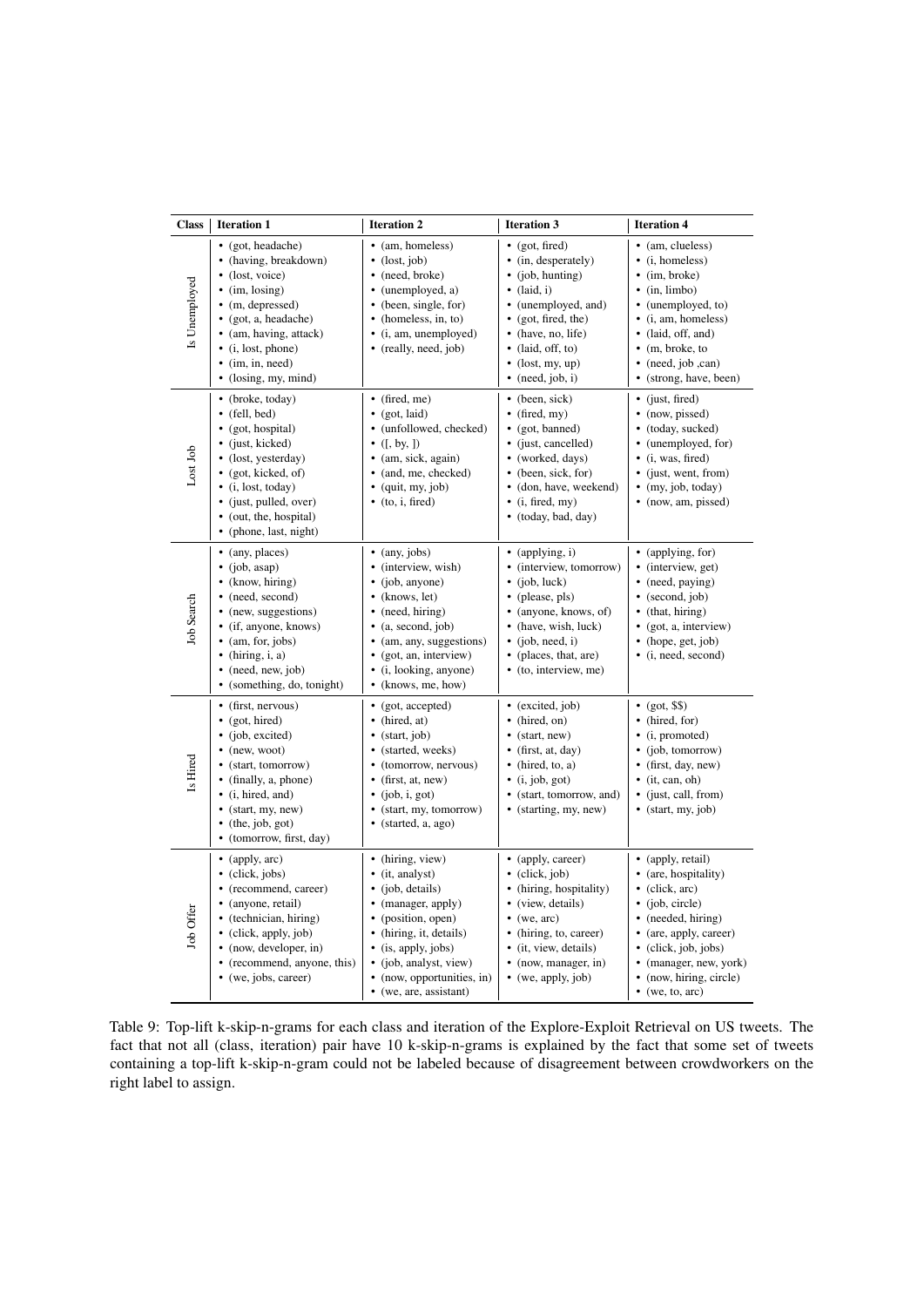<span id="page-21-0"></span>

Figure 6: Precision (y-axis) as a function of tweet rank based on confidence score (i.e. positive label probability output by the model (x-axis)). For each AL strategy (in row) and class (in column), we ran the same process as the one described in Figure [5.](#page-19-0) Colors encode successive iterations of AL from 0 (blue) to 5 (red).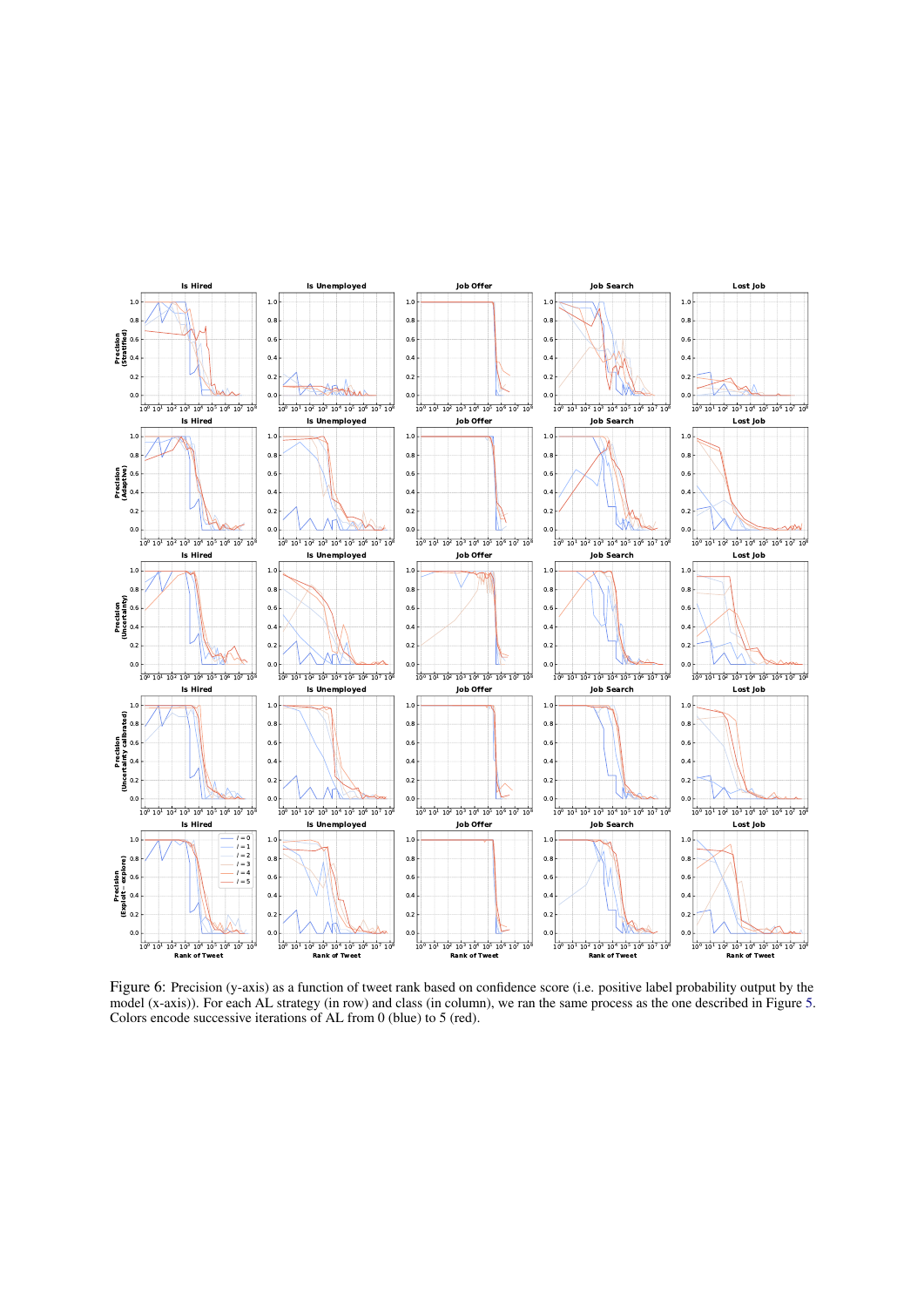<span id="page-22-0"></span>

|           |              |           | $i=0$          | $i=1$          | $i=2$          | $i=3$          | $i=4$          | $i=5$          | $i=6$          | $i=7$          | $i=8$          |
|-----------|--------------|-----------|----------------|----------------|----------------|----------------|----------------|----------------|----------------|----------------|----------------|
| IH        | P            | EN        | 83.0 (3.8)     | 96.1(0.7)      | 94.3(1.1)      | 96.3(0.6)      | 96.0(0.7)      | 96.5(0.5)      | 95.7 (0.9)     | 93.8(1.3)      | 96.2(0.4)      |
| IH        | P            | PT        | 68.2(7.6)      | 90.6(1.7)      | 93.7(1.2)      | 91.0(1.8)      | 93.9 (0.8)     | 94.9 (0.7)     | 91.5(1.6)      | 95.8 (0.6)     | 95.3(0.6)      |
| IH        | $\mathbf{P}$ | <b>ES</b> | 7.1(4.7)       | 80.4(5.1)      | 92.4(1.4)      | 93.8(1.7)      | 91.5(1.7)      | 94.6 (0.9)     | 95.4(0.5)      | 96.2(0.4)      | 96.3(0.7)      |
| <b>IH</b> | E            | EN        | [2.2e3, 4.4e3] | [1.0e4, 2.2e4] | [1.3e4, 3.2e4] | [1.5e4, 3.2e4] | [9.9e3, 2.1e4] | [2.2e4, 5.0e4] | [2.1e4, 5.4e4] | [1.8e4, 5.1e4] | [4.9e4, 1.3e5] |
| IH        | E            | PT        | [7.5e1, 2.1e2] | [9.2e2, 3.3e3] | [1.9e3, 6.6e3] | [8.6e3, 1.8e4] | [7.7e3, 2.1e4] | [4.1e3, 1.0e4] | [6.9e3, 1.7e4] | [1.2e4, 3.8e4] | [1.0e4, 3.0e4] |
| <b>IH</b> | E            | ES        | [1, 1]         | [1.7e2, 9.4e2] | [2.3e3, 7.3e3] | [2.9e3, 1.1e4] | [4.9e3, 1.1e4] | [7.7e3, 1.9e4] | [4.6e3, 1.9e4] | [4.5e3, 1.1e4] | [8.7e3, 2.7e4] |
| IH        | D            | EN        | 43.2(2.1)      | 42.6(1.6)      | 46.5(1.2)      | 46.8(1.0)      | 46.5(0.9)      | 45.8(0.9)      | 47.3(0.9)      | 48.6(0.7)      | 48.1(0.7)      |
| <b>IH</b> | D            | PT        | 30.8(3.2)      | 37.2(1.9)      | 38.9 (1.3)     | 42.2(1.1)      | 43.2(1.0)      | 43.1 (0.9)     | 43.7 (0.9)     | 44.7(0.8)      | 44.7(0.7)      |
| IH        | D            | ES        | 0.0(0.0)       | 48.4 (1.7)     | 43.8(1.6)      | 43.1(1.3)      | 42.6(1.1)      | 42.6(1.0)      | 41.4(0.9)      | 41.3(0.9)      | 40.7(0.8)      |
| IU        | P            | EN        | 14.5(5.9)      | 82.7(4.5)      | 94.2(1.4)      | 70.3(2.7)      | 92.8(1.3)      | 85.4 (2.0)     | 90.2(1.4)      | 89.8(1.2)      | 93.2(1.0)      |
| IU        | $\mathbf P$  | PT        | 86.8 (3.2)     | 91.4(2.7)      | 96.4(0.6)      | 95.6(0.6)      | 95.5(0.7)      | 95.9 (0.5)     | 96.8(0.5)      | 96.8(0.5)      | 97.7(0.2)      |
| IU        | $\mathbf P$  | ES        | 59.8 (8.0)     | 91.5(1.9)      | 93.2(2.3)      | 94.0(1.2)      | 95.1(1.3)      | 90.9 (1.4)     | 94.7 (0.9)     | 94.2 (0.9)     | 93.7 (0.9)     |
| IU        | E            | EN        | [1, 1]         | [1.8e3, 6.7e3] | [4.8e3, 1.3e4] | [1.5e4, 3.7e4] | [3.3e3, 9.2e3] | [1.0e4, 2.2e4] | [8.7e3, 2.4e4] | [9.5e3, 2.2e4] | [6.2e3, 1.7e4] |
| IU        | E            | PT        | [4.6e3, 8.9e3] | [1.4e4, 2.5e4] | [4.5e4, 1.1e5] | [2.9e4, 7.0e4] | [3.4e4, 7.3e4] | [6.1e4, 1.3e5] | [2.6e4, 6.0e4] | [3.0e4, 6.3e4] | [2.9e4, 6.5e4] |
| IU        | E            | ES        | [1.4e1, 7.5e1] | [1.6e3, 5.3e3] | [6.2e3, 1.8e4] | [6.5e3, 1.5e4] | [1.1e4, 3.2e4] | [3.7e4, 8.1e4] | [1.0e4, 3.0e4] | [8.2e3, 2.1e4] | [8.2e3, 1.8e4] |
| IU        | D            | EN        | 32.2 (4.9)     | 52.1(1.7)      | 59.4(1.1)      | 61.4(0.9)      | 62.3(0.8)      | 62.2(0.7)      | 62.6(0.6)      | 62.8(0.6)      | 62.5(0.6)      |
| IU        | D            | PT        | 45.1(2.3)      | 51.8(1.2)      | 50.0(1.1)      | 51.5(0.9)      | 50.5(0.9)      | 51.2(0.8)      | 52.0(0.6)      | 51.6(0.6)      | 51.4(0.6)      |
| IU        | D            | ES        | 40.1(3.0)      | 42.8(1.7)      | 44.7(1.3)      | 46.2(1.0)      | 46.5(0.8)      | 47.2 (0.8)     | 48.2(0.8)      | 48.5(0.7)      | 48.9(0.6)      |
| JO        | ${\bf P}$    | EN        | 95.1(0.5)      | 97.0 (0.3)     | 98.9 (0.1)     | 99.3(0.1)      | 98.6(0.1)      | 99.3 (0.1)     | 99.4 (0.1)     | 99.5(0.1)      | 97.5(0.1)      |
| JO        | P            | PT        | 83.4 (4.3)     | 95.0(0.5)      | 98.3 (0.3)     | 97.3(0.4)      | 96.3(0.5)      | 98.3 (0.2)     | 98.7 (0.1)     | 98.5(0.2)      | 99.1(0.1)      |
| JO        | $\mathbf{P}$ | ES        | 73.4 (4.6)     | 96.6(0.5)      | 94.8 (0.9)     | 95.6(0.6)      | 91.9(1.3)      | 96.9(0.5)      | 96.9(0.4)      | 96.8(0.3)      | 96.5(0.5)      |
| JO.       | E            | EN        | [2.5e5, 4.0e5] | [3.6e5, 6.0e5] | [3.5e5, 5.9e5] | [3.5e5, 6.7e5] | [3.8e5, 5.9e5] | [3.6e5, 6.5e5] | [3.6e5, 5.9e5] | [3.6e5, 5.8e5] | [3.6e5, 6.1e5] |
| JO        | E            | PT        | [5.6e4, 9.5e4] | [6.1e4, 8.8e4] | [9.9e4, 1.5e5] | [5.6e4, 8.6e4] | [1.2e5, 1.7e5] | [9.0e4, 1.3e5] | [9.4e4, 1.5e5] | [8.7e4, 1.5e5] | [9.0e4, 1.4e5] |
| JO        | $\mathbf E$  | ES        | [2.1e2, 4.9e2] | [3.0e4, 5.6e4] | [8.2e4, 1.3e5] | [6.5e4, 1.1e5] | [7.5e4, 1.3e5] | [5.8e4, 9.3e4] | [4.9e4, 9.8e4] | [4.5e4, 8.0e4] | [6.1e4, 9.2e4] |
| JO        | D            | EN        | 49.9 (0.9)     | 50.3(0.6)      | 50.4(0.5)      | 50.1(0.5)      | 50.2(0.5)      | 50.3(0.4)      | 50.7(0.4)      | 50.5(0.3)      | 50.6(0.3)      |
| JO        | D            | PT        | 56.1(1.2)      | 56.6(0.8)      | 55.8 (0.6)     | 55.7(0.5)      | 56.7(0.5)      | 56.1(0.5)      | 56.2(0.4)      | 56.2(0.4)      | 55.6(0.4)      |
| JO        | D            | ES        | 43.4(2.1)      | 49.6(1.0)      | 51.1(0.8)      | 51.4(0.7)      | 52.2(0.6)      | 52.4(0.5)      | 51.5(0.5)      | 52.0(0.5)      | 51.6(0.5)      |
| JS        | P            | EN        | 92.4(1.2)      | 90.8(1.6)      | 67.3(3.1)      | 95.7(0.5)      | 96.3(0.5)      | 96.6 (0.4)     | 97.0(0.3)      | 97.6(0.2)      | 97.7(0.2)      |
| JS        | P            | PT        | 84.1 (3.9)     | 95.2(1.2)      | 92.9(2.2)      | 86.9(2.3)      | 95.4 (1.0)     | 95.8 (1.0)     | 94.7 (1.3)     | 96.6(0.5)      | 97.7 (0.3)     |
| JS        | P            | ES        | 38.6(7.3)      | 88.4 (2.5)     | 91.5(1.6)      | 93.0(1.7)      | 93.9 (1.6)     | 89.0 (1.9)     | 94.8(1.1)      | 95.6(0.7)      | 96.0(0.6)      |
| JS        | Е            | EN        | [4.4e3, 9.1e3] | [1.6e4, 2.7e4] | [1.9e4, 3.9e4] | [3.3e4, 7.7e4] | [5.4e4, 1.1e5] | [4.3e4, 8.6e4] | [3.6e4, 7.0e4] | [3.7e4, 6.9e4] | [5.9e4, 1.2e5] |
| JS        | E            | PT        | [2.2e3, 4.6e3] | [1.2e4, 2.3e4] | [2.6e4, 4.7e4] | [3.8e4, 7.6e4] | [3.5e4, 7.0e4] | [3.4e4, 7.0e4] | [3.3e4, 6.9e4] | [3.7e4, 7.2e4] | [2.9e4, 6.3e4] |
| JS        | E            | ES        | [2.2e3, 4.3e3] | [9.3e3, 2.1e4] | [6.2e3, 1.1e4] | [1.1e4, 2.7e4] | [2.0e4, 5.3e4] | [1.7e4, 4.0e4] | [1.6e4, 3.8e4] | [1.2e4, 2.3e4] | [1.3e4, 2.9e4] |
| JS        | D            | EN        | 49.6(2.2)      | 54.2(1.6)      | 60.2(1.3)      | 60.6(0.9)      | 60.3(0.8)      | 60.4(0.7)      | 60.7(0.6)      | 61.7(0.5)      | 62.1(0.5)      |
| JS        | D            | PT        | 35.3(2.0)      | 39.5(1.7)      | 45.2(1.4)      | 46.3(1.3)      | 45.1(1.1)      | 44.0 (1.0)     | 45.4 (0.9)     | 44.8(0.8)      | 44.6(0.8)      |
| <b>JS</b> | D            | ES        | 31.5(3.9)      | 43.6(1.5)      | 40.8(1.4)      | 45.0(1.1)      | 45.5(0.8)      | 44.9 (0.7)     | 46.3(0.7)      | 45.7(0.7)      | 45.0(0.6)      |
| LJ        | $\mathbf P$  | EN        | 35.1 (13.7)    | 90.7(3.0)      | 70.0(5.7)      | 38.8 (5.0)     | 75.2(4.8)      | 83.7 (2.9)     | 84.3(2.3)      | 85.9 (1.6)     | 84.5(2.2)      |
| LJ        | ${\bf P}$    | PT        | 44.8 (11.7)    | 93.3(2.1)      | 82.7(3.6)      | 49.5 (4.4)     | 85.2 (1.9)     | 82.8 (3.0)     | 90.9(1.1)      | 88.7 (1.5)     | 92.1(1.3)      |
| LJ        | $\mathbf{P}$ | ES        | 0.0(0.0)       | 49.1 (14.5)    | 21.4(5.8)      | 28.7(7.1)      | 36.0(6.3)      | 11.6(2.0)      | 32.3(4.8)      | 40.7(5.3)      | 42.8(5.2)      |
| LJ        | E            | EN        | [1, 1]         | [7.4e1, 5.5e2] | [1.0e2, 6.0e2] | [3.8e3, 1.4e4] | [1.3e3, 9.0e3] | [1.1e3, 6.2e3] | [8.4e2, 3.9e3] | [9.0e2, 4.1e3] | [6.4e2, 2.8e3] |
| IJ        | E            | PT        | [1.4e1, 7.5e1] | [2.8e2, 1.4e3] | [3.0e2, 1.5e3] | [1.4e2, 5.8e2] | [1.0e3, 3.1e3] | [4.2e2, 1.6e3] | [7.8e2, 1.8e4] | [5.3e2, 5.3e3] | [4.8e2, 4.7e3] |
| LJ        | E            | ES        | [1, 1]         | [1, 1]         | [1, 1]         | [1, 1]         | [1, 1]         | [1, 1]         | [1, 1]         | [1, 1]         | [1, 1]         |
| LJ        | D            | EN        | 35.5(6.8)      | 45.3(2.8)      | 47.7(2.2)      | 49.5(2.3)      | 54.7 (1.6)     | 54.9 (1.3)     | 55.1 (1.2)     | 54.2(1.1)      | 53.8(1.0)      |
| LJ        | D            | PT        | 32.1(6.6)      | 40.7(2.8)      | 41.3(2.0)      | 41.8(1.9)      | 40.9(1.7)      | 40.5(1.6)      | 40.4 (1.4)     | 40.4(1.3)      | 39.8(1.2)      |
| IJ        | D            | ES        | 0.0(0.0)       | 26.3(3.0)      | 38.9(2.9)      | 37.4(2.6)      | 42.7(2.2)      | 42.1(2.1)      | 44.3 (1.8)     | 44.0(1.6)      | 45.2(1.4)      |

Table 10: Evaluation results using the exploit-explore retrieval active learning method. The results are reported across languages – English ('EN'), Portugese ('PT'), Spanish ('ES') – performance metrics – average precision ('P'), number of predicted positives ('E'), diversity ('D') – and classes – is hired ('IH'), is unemployed ('IU'), job offer ('JO'), job search ('JS'), job loss ('LJ'). Standard errors for P and D are shown in parentheses, and we report a lower bound and an upper bound for E. Bold values indicate the iteration at which a model converges.